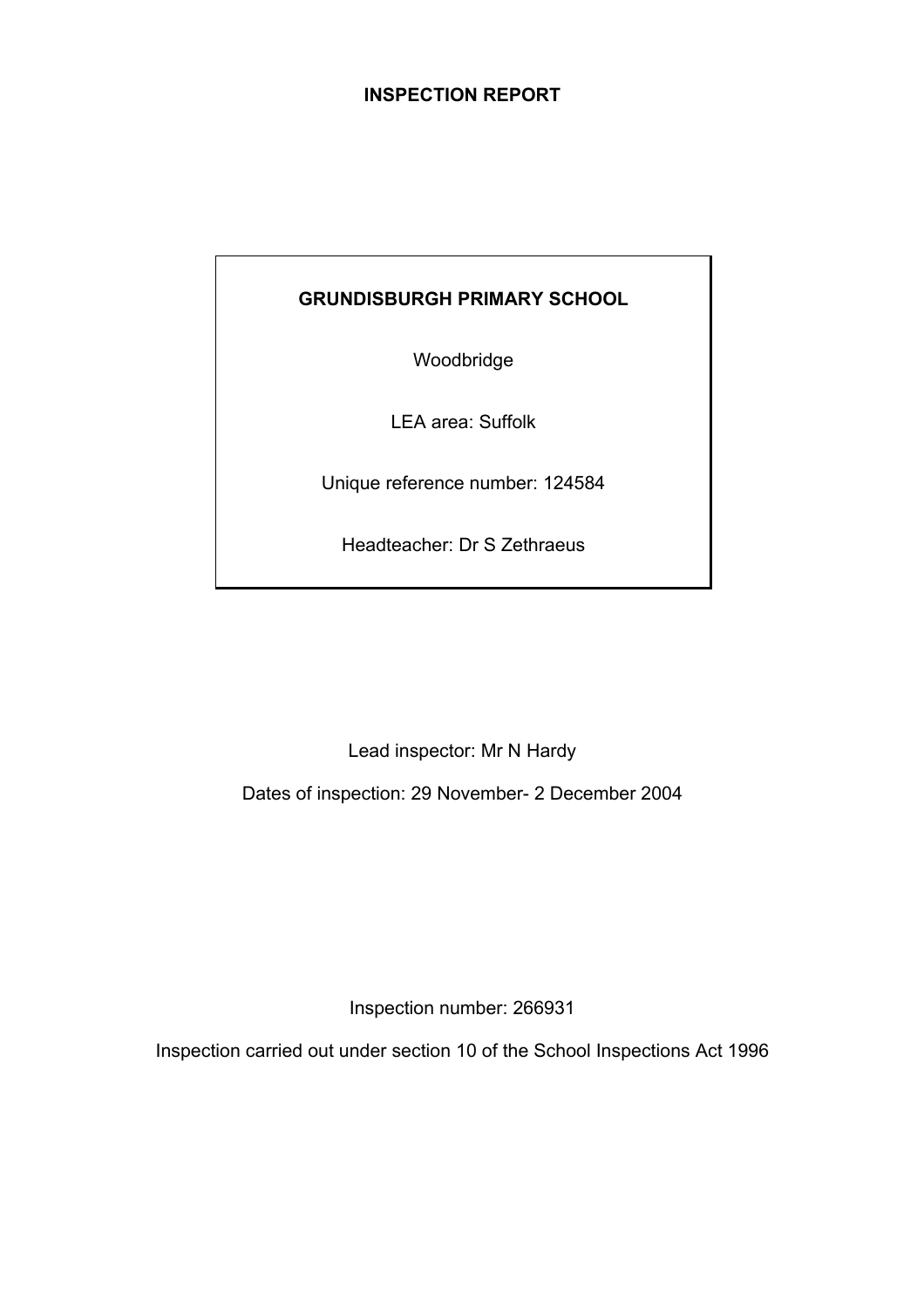### © Crown copyright 2005

This report may be reproduced in whole or in part for non-commercial educational purposes, provided that all extracts quoted are reproduced verbatim without adaptation and on condition that the source and date thereof are stated.

Further copies of this report are obtainable from the school. Under the School Inspections Act 1996, the school must provide a copy of this report and/or its summary free of charge to certain categories of people. A charge not exceeding the full cost of reproduction may be made for any other copies supplied.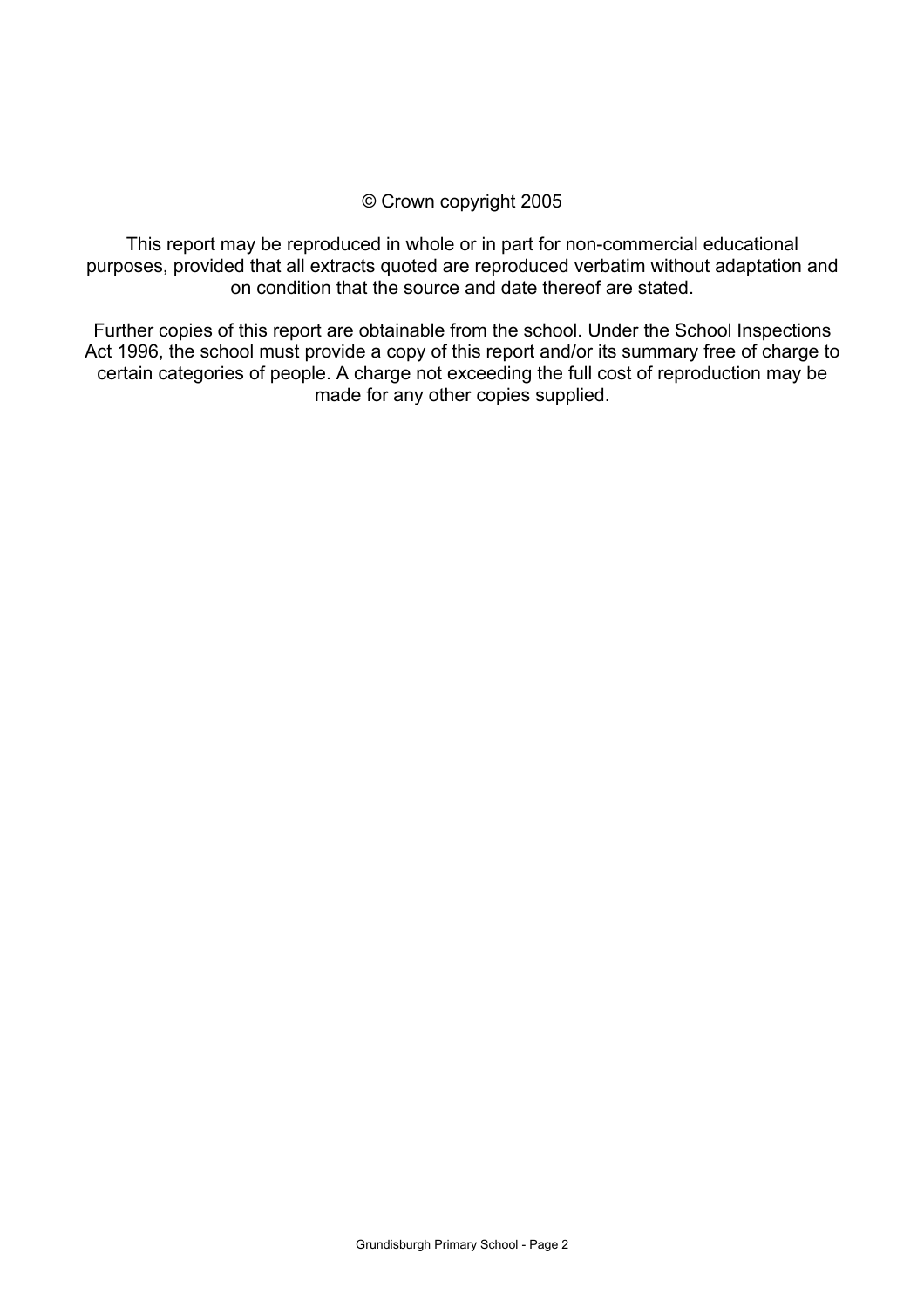### INFORMATION ABOUT THE SCHOOL

| Type of school:        |    | Primary                           |              |                                                 |
|------------------------|----|-----------------------------------|--------------|-------------------------------------------------|
| School category:       |    | Community                         |              |                                                 |
| Age range of pupils:   |    | $4 - 11$                          |              |                                                 |
| Gender of pupils:      |    |                                   |              | Mixed                                           |
| Number on roll:        |    |                                   |              | 131                                             |
| School address:        |    |                                   |              | Alice Driver Road<br>Grundisburgh<br>Woodbridge |
| Postcode:              |    | <b>Suffolk</b><br><b>IP13 6XH</b> |              |                                                 |
| Telephone number:      |    |                                   |              | 01473 735281                                    |
| Fax number:            |    |                                   | 01473 735126 |                                                 |
| Appropriate authority: |    |                                   |              | Governing Body                                  |
| Name<br>governors:     | റf | chair                             | of           | Mrs R Farnhill                                  |
| Date<br>inspection:    | Ωf |                                   |              | previous January 1999                           |

### **CHARACTERISTICS OF THE SCHOOL**

The school serves the village of Grundisburgh and the surrounding rural area. It is smaller than most other primary schools. There are no pupils from the Traveller or other ethnic minority populations. A below average number of pupils are eligible to receive free school meals. A broadly average number of pupils are on the school's special educational needs list. However, the number of pupils having statements of special educational needs is above average. Of these, a majority have specific learning difficulties with several experiencing social, emotional and behavioural problems and a smaller number with speech and communication difficulties. The proportion of pupils who change schools at times other than normal transfer is above average, especially in Years 3 and 5. Attainment on entry to the school is above average although the range of attainment is often very wide. Currently there is only one child of Reception age in the school although others will join later in the year. The school is involved in the Healthy Schools programme and has received an award for its work in this area.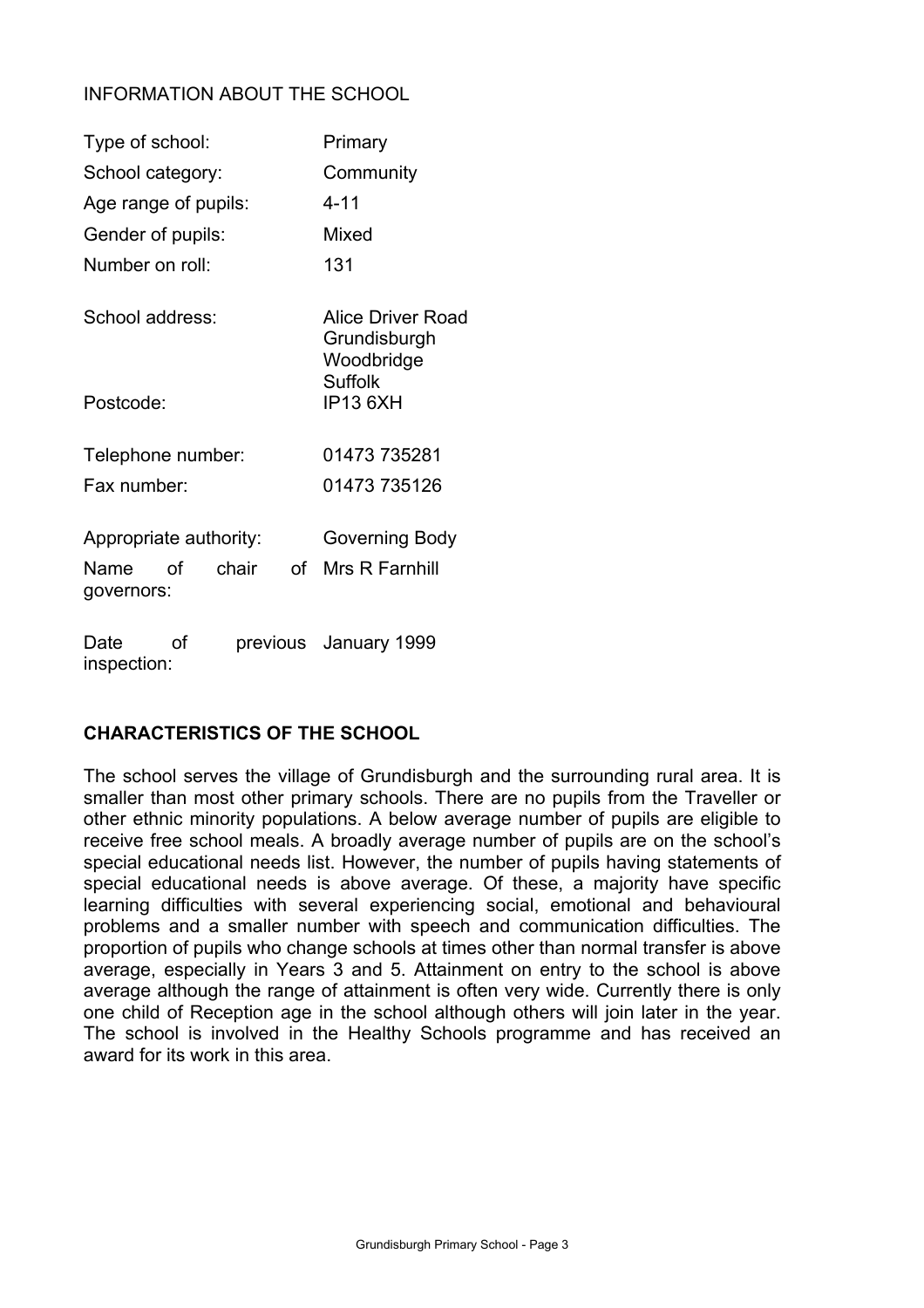## **INFORMATION ABOUT THE INSPECTION TEAM**

|       | Members of the inspection team |                | <b>Subject responsibilities</b>          |
|-------|--------------------------------|----------------|------------------------------------------|
| 29262 | Mr N Hardy                     | Lead inspector | <b>Foundation Stage</b>                  |
|       |                                |                | <b>Mathematics</b>                       |
|       |                                |                | Science                                  |
|       |                                |                | Information and communication technology |
|       |                                |                | Art and design                           |
|       |                                |                | Design and technology                    |
|       |                                |                | Physical education                       |
| 19320 | Mrs B Attaway                  | Lay inspector  |                                          |
| 19774 | Mrs M Docherty                 | Team inspector | English                                  |
|       |                                |                | Special educational needs                |
|       |                                |                | English as an additional language        |
|       |                                |                | History                                  |
|       |                                |                | Geography                                |
|       |                                |                | <b>Music</b>                             |
|       |                                |                | Religious education                      |

The inspection contractor was:

 PBM Brookbridge & Bedford 13A Market Place **Uttoxeter Staffordshire** ST14 8HY

Any concerns or complaints about the inspection or the report should be made initially to the inspection contractor. The procedures are set out in the leaflet *'Complaining about Ofsted Inspections'*, which is available from Ofsted Publications Centre (telephone 07002 637833) or Ofsted's website (www.ofsted.gov.uk).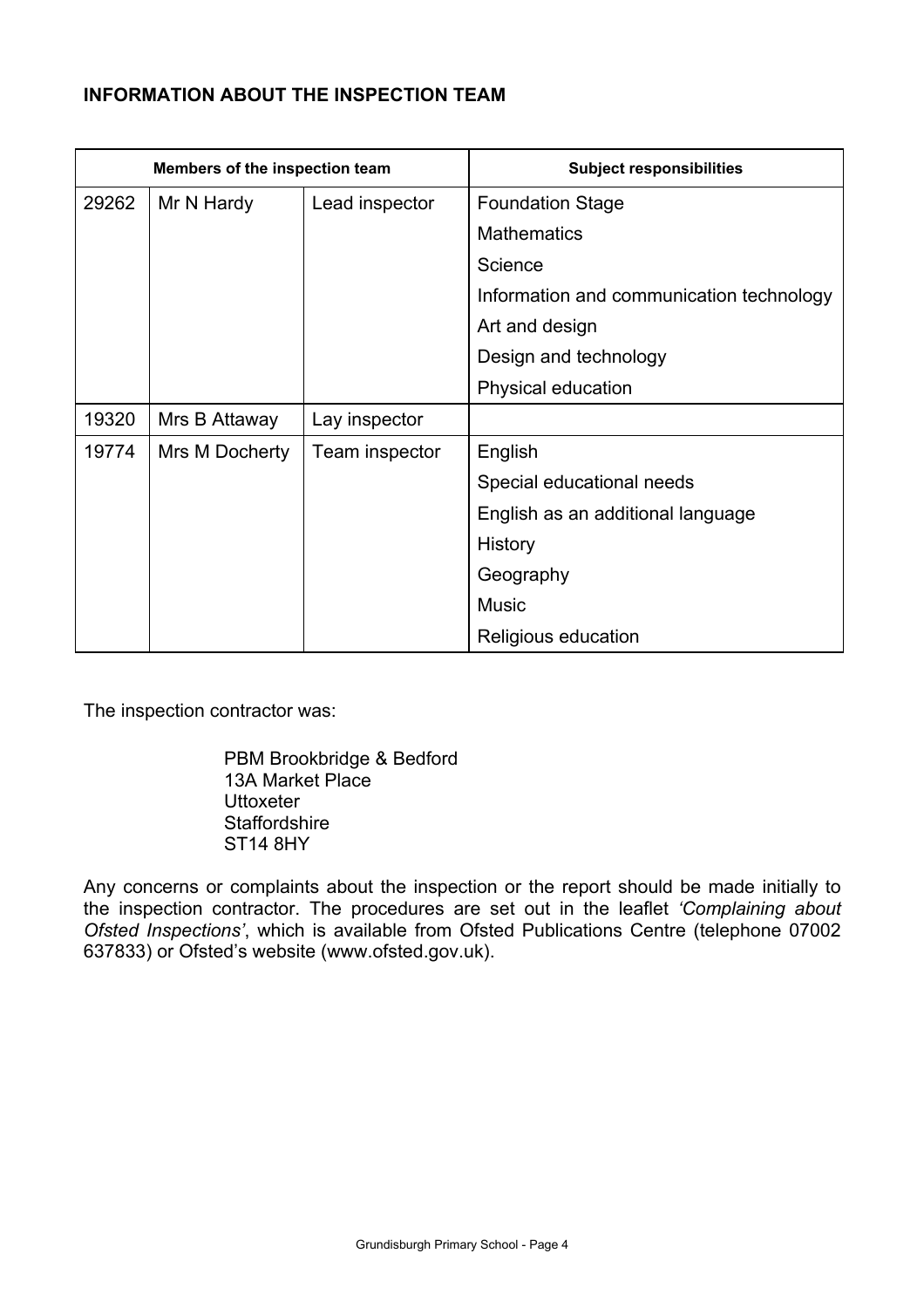## **REPORT CONTENTS**

|                                                                                                                                    | Page |    |
|------------------------------------------------------------------------------------------------------------------------------------|------|----|
| <b>PART A: SUMMARY OF THE REPORT</b>                                                                                               | 6    |    |
| <b>PART B: COMMENTARY ON THE MAIN INSPECTION FINDINGS</b>                                                                          |      |    |
| <b>STANDARDS ACHIEVED BY PUPILS</b>                                                                                                | 8    |    |
| Standards achieved in areas of learning and subjects.                                                                              |      |    |
| Pupils' attitudes, values and other personal qualities                                                                             |      |    |
| <b>QUALITY OF EDUCATION PROVIDED BY THE SCHOOL</b>                                                                                 | 11   |    |
| Teaching and learning<br>The curriculum<br>Care, guidance and support<br>Partnership with parents, other schools and the community |      |    |
| <b>LEADERSHIP AND MANAGEMENT</b>                                                                                                   | 15   |    |
| PART C: THE QUALITY OF EDUCATION IN AREAS OF LEARNING AND<br><b>SUBJECTS</b>                                                       |      |    |
| AREAS OF LEARNING IN THE FOUNDATION STAGE                                                                                          | 17   |    |
| <b>SUBJECTS IN KEY STAGES 1 AND 2</b>                                                                                              |      | 18 |
| <b>PART D: SUMMARY OF THE MAIN INSPECTION JUDGEMENTS</b>                                                                           | 26   |    |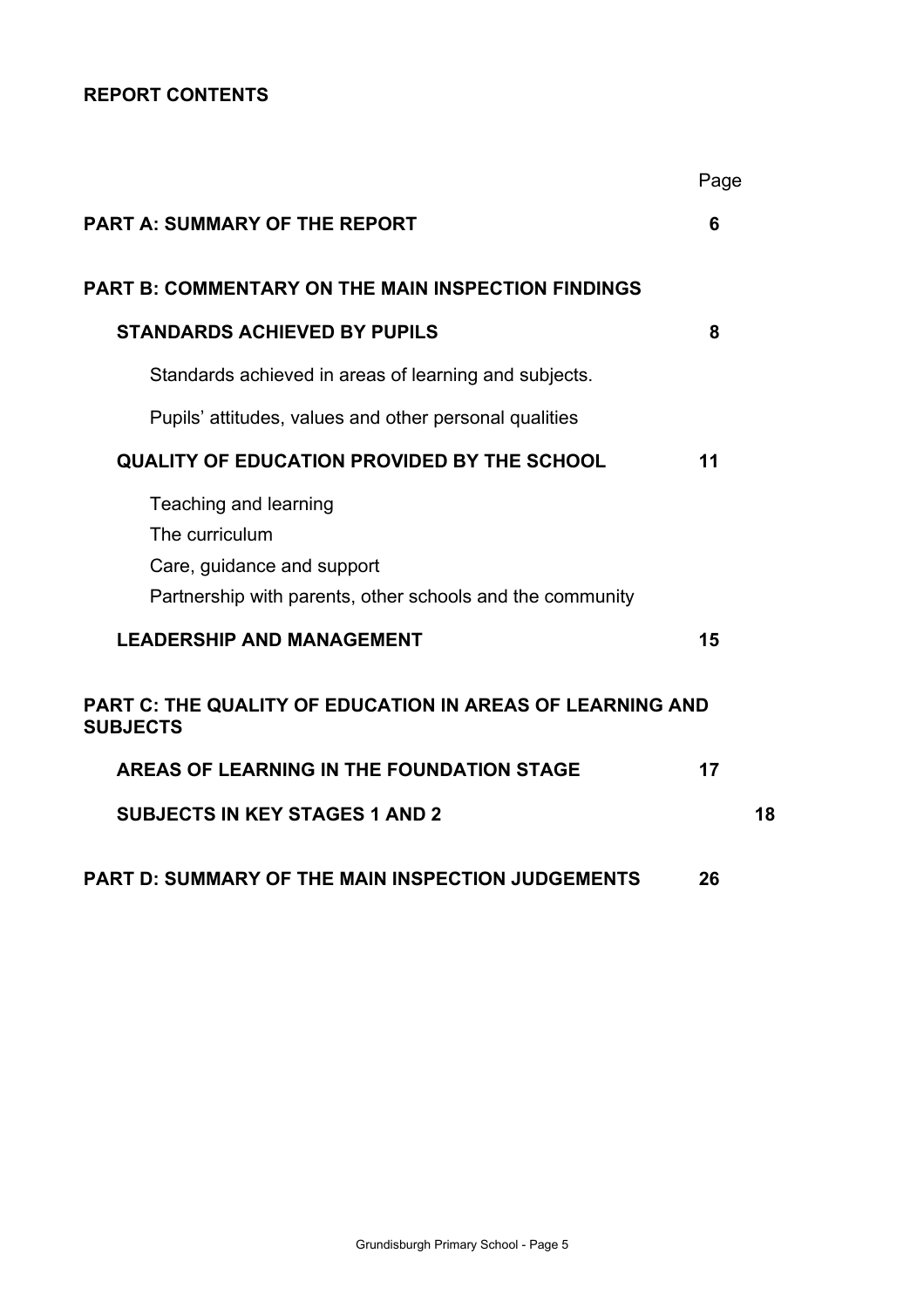# **PART A: SUMMARY OF THE REPORT**

### **OVERALL EVALUATION**

The quality of education provided is **typical of the majority** of schools. The school is improving under the leadership of the headteacher and governors and has the capacity for further improvement. Following a turbulent period that saw a change of leadership and high levels of staff absence, a factor that was largely outside the control of senior management, the school has now emerged with revised aims based on the raising of standards, improvement in the quality of teaching and consistency in the application of its policies. The school provides satisfactory value for money.

The school's main strengths and weaknesses are:

- by Year 6 standards in English and mathematics are usually above average;
- the pupils currently in Year 2 have not achieved as well as they should in reading, writing and mathematics because of the turbulence;
- standards in science in the juniors are not consistently high enough;
- standards in information and communication technology and music are above average;
- pupils' knowledge and understanding of other faiths and cultures are insufficiently developed;
- pupils who are gifted and talented achieve well because of the good support they receive;
- teachers' expectations are not sufficiently high in all classes;
- lessons are usually planned well and the use of teaching assistants is effective;
- arrangements for receiving children new to the school and for transferring pupils to secondary school are very good;
- links with parents and the local community are good;
- assessment systems to track pupils' progress are not sufficiently rigorous;
- the school is not able to make effective use of the whole building because it is often too cold.

| <b>Results in National</b><br>Curriculum tests at the end |      | similar schools |      |      |
|-----------------------------------------------------------|------|-----------------|------|------|
| of Year 6, compared with:                                 | 2002 | 2003            | 2004 | 2004 |
| English                                                   | А*   |                 |      | B    |
| <b>Mathematics</b>                                        |      |                 | B    |      |
| Science                                                   |      | B               |      |      |

#### **STANDARDS ACHIEVED**

*Key: A - well above average; B – above average; C – average; D – below average; E – well below average Similar schools are those whose pupils attained similarly at the end of Year 2.* 

*Note: A\* is within the top five percent of results in the country.*

**Achievement is satisfactory overall.** Children's attainment on entry to the school is usually above average. The results in the 2004 tests for pupils in Year 6 show that, although results were average in English and above average in mathematics, a below average percentage of pupils attained the more difficult Level 5 in both these subjects. This was also the case in science. Current standards in Year 6 in English, mathematics and science are above average with a higher percentage of pupils achieving Level 5. Their achievement is satisfactory. Pupils do well in English and mathematics compared with those in similar schools. In 2004, the results achieved by pupils in Year 2 were well below average in reading, writing and mathematics. This was partly because of the turbulence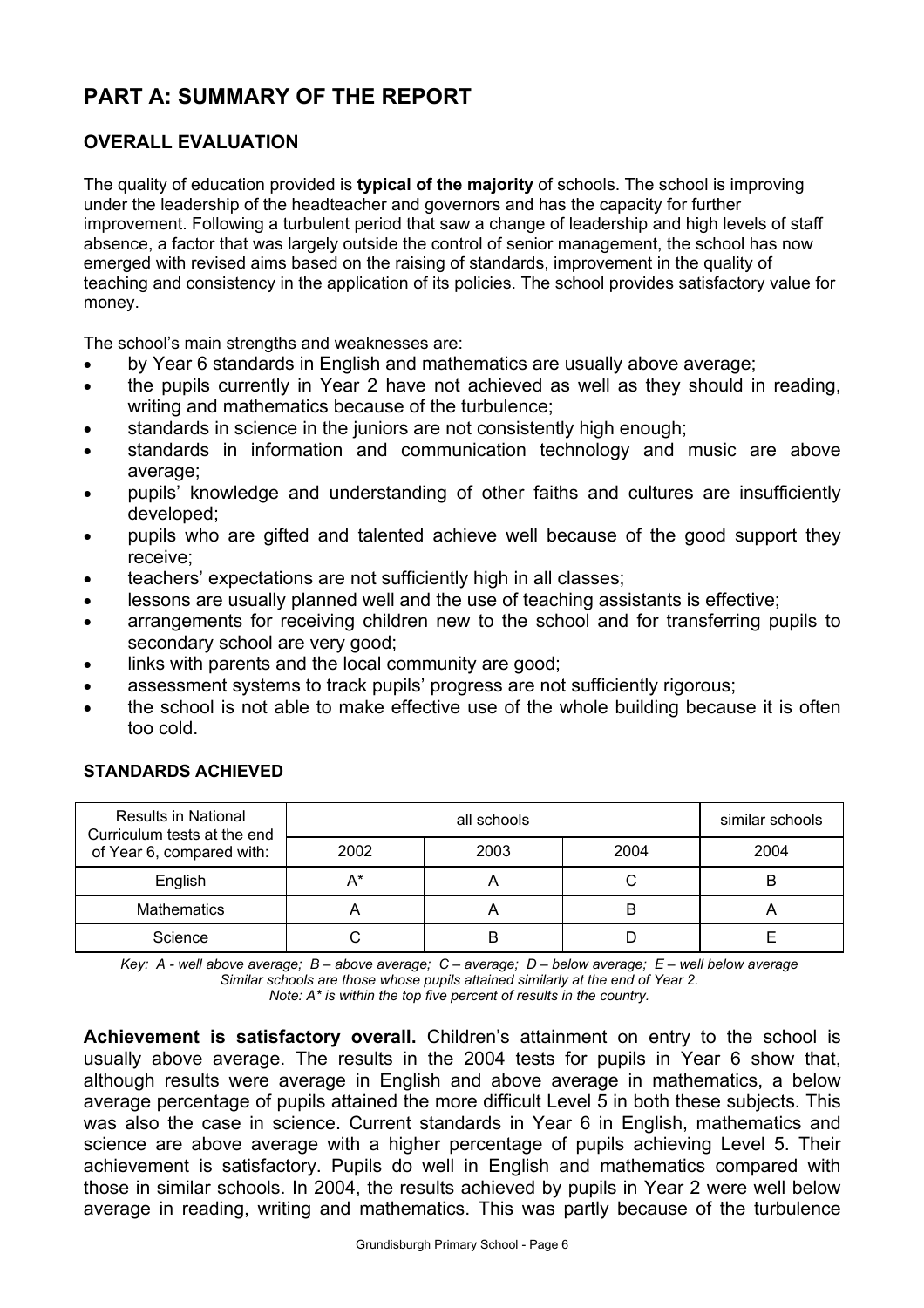experienced by that year group; expectations that were not sufficiently high during that period; and a high proportion of pupils with special educational needs at that time. Current standards in Year 2 are above average in reading and average in writing and mathematics. Achievement in the current Year 2 is satisfactory in reading but unsatisfactory in writing and mathematics given their attainment on entry. Standards in information and communication technology and music are above average by Year 6. Standards are average in other subjects where judgements could be made. **The pupils' personal development is**  satisfactory. Pupils' spiritual, moral, social and cultural development is satisfactory overall although pupils do not have sufficient depth of knowledge about a range of faiths and nonwhite cultures. Their attitudes and behaviour are satisfactory overall. Attendance is above average.

### **QUALITY OF EDUCATION**

**The quality of the education provided is satisfactory.** Teaching and learning are satisfactory. More than half the lessons seen were of good or better quality and some were very good. The majority of teachers' planning is good. The level of challenge, whilst being satisfactory for most pupils, is good for the most able. Teachers' insistence on good behaviour is not always consistently high and this results in some disruption of lessons. Teaching assistants are used well in lessons. On occasions, pupils with special educational needs are unsupported and this slows their learning. The quality of assessment is satisfactory. Assessment procedures are used appropriately to track pupils' progress but systems need to be applied more rigorously. A broad and balanced curriculum provides satisfactorily for pupils' learning.

### **LEADERSHIP AND MANAGEMENT**

**The quality of leadership provided by the headteacher and governors is typical of most schools**. Since her appointment the headteacher has completed a rigorous assessment of the areas in need of improvement in order to raise standards. These are now contained in a comprehensive school improvement plan and focus strongly on the quality of teaching through an effective system of monitoring and the provision of training. Progress in achieving these aims has been disrupted during the period of turbulence because several key members of staff were absent. This has made the building of an effective team approach difficult. Nevertheless, progress is being made in raising standards in the infants and in the juniors where the percentage of pupils achieving higher levels is rising. The governors are fully supportive of the headteacher and the actions being taken. The day-to-day management of the school is satisfactory and enables the school to operate efficiently. All statutory requirements are met.

### **PARENTS' AND PUPILS' VIEWS OF THE SCHOOL**

**Almost all parents and pupils have good opinions of the school**. Parents appreciate the opportunities provided for them to discuss their child's progress with teachers and commend the efforts of the headteacher in promoting this. Parents agree that the quality of information provided on the curriculum and in school newsletters is of good quality. Parents say that reports are also of good quality but that homework is inconsistently set. Inspection evidence largely agrees with these views. Almost all pupils enjoy attending the school because lessons are interesting and they feel supported. Bullying, an issue raised by a small number of parents, is not an issue for pupils who feel that they have opportunities to report incidents and that they are dealt with promptly.

### **IMPROVEMENTS NEEDED**

The most important things the school should do to improve are: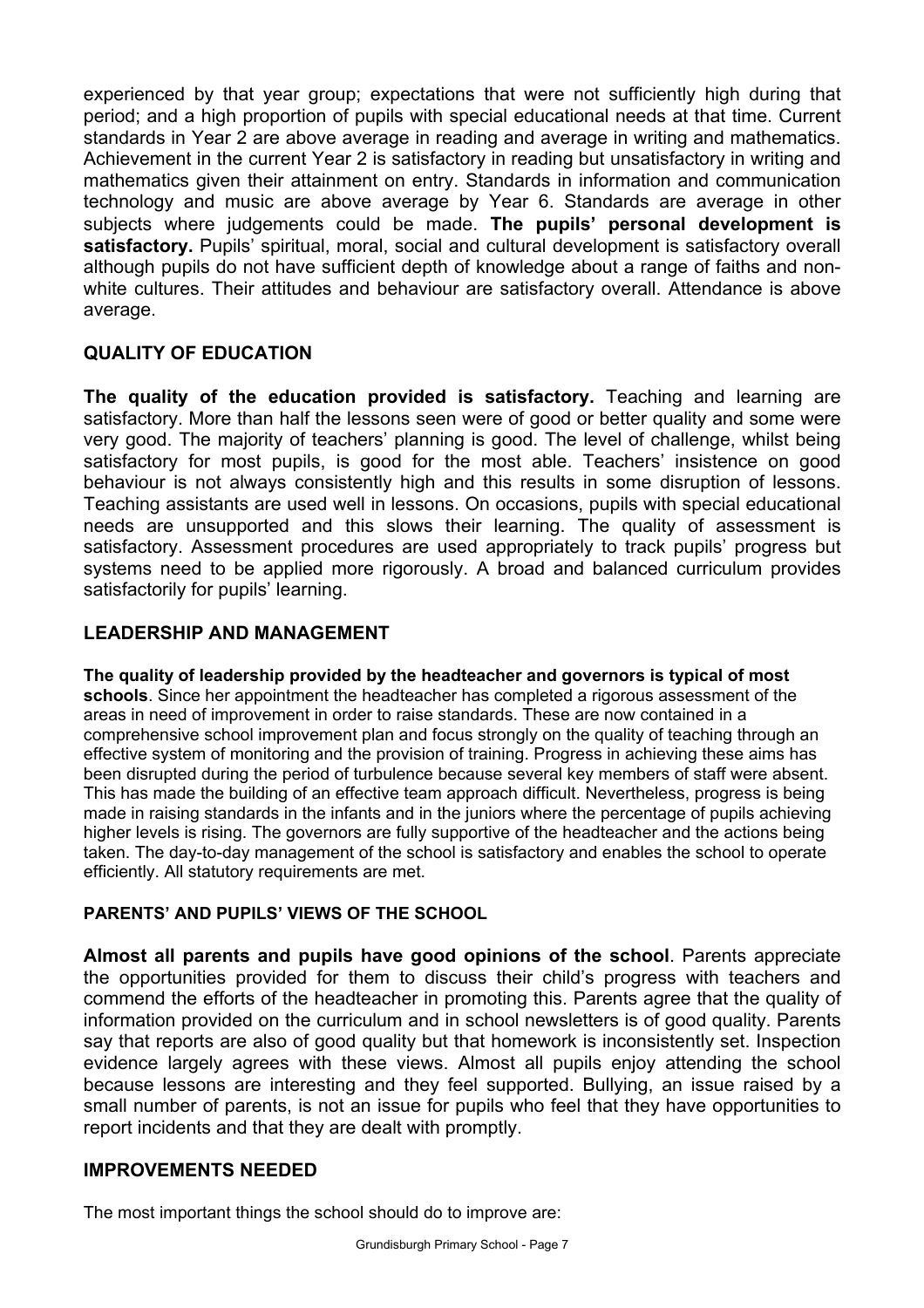- raise the standards of reading, writing and mathematics in the infants;
- ensure that rigorous systems are implemented to monitor and track the progress of pupils, especially those with special educational needs;
- ensure that all staff have high expectations of what all pupils can learn and how well they behave;
- ensure that pupils have opportunities to develop a greater understanding of world cultures and faiths.

A minor issue is to ensure that all areas of the school are kept at a comfortable temperature so that maximum use can be made of the space available.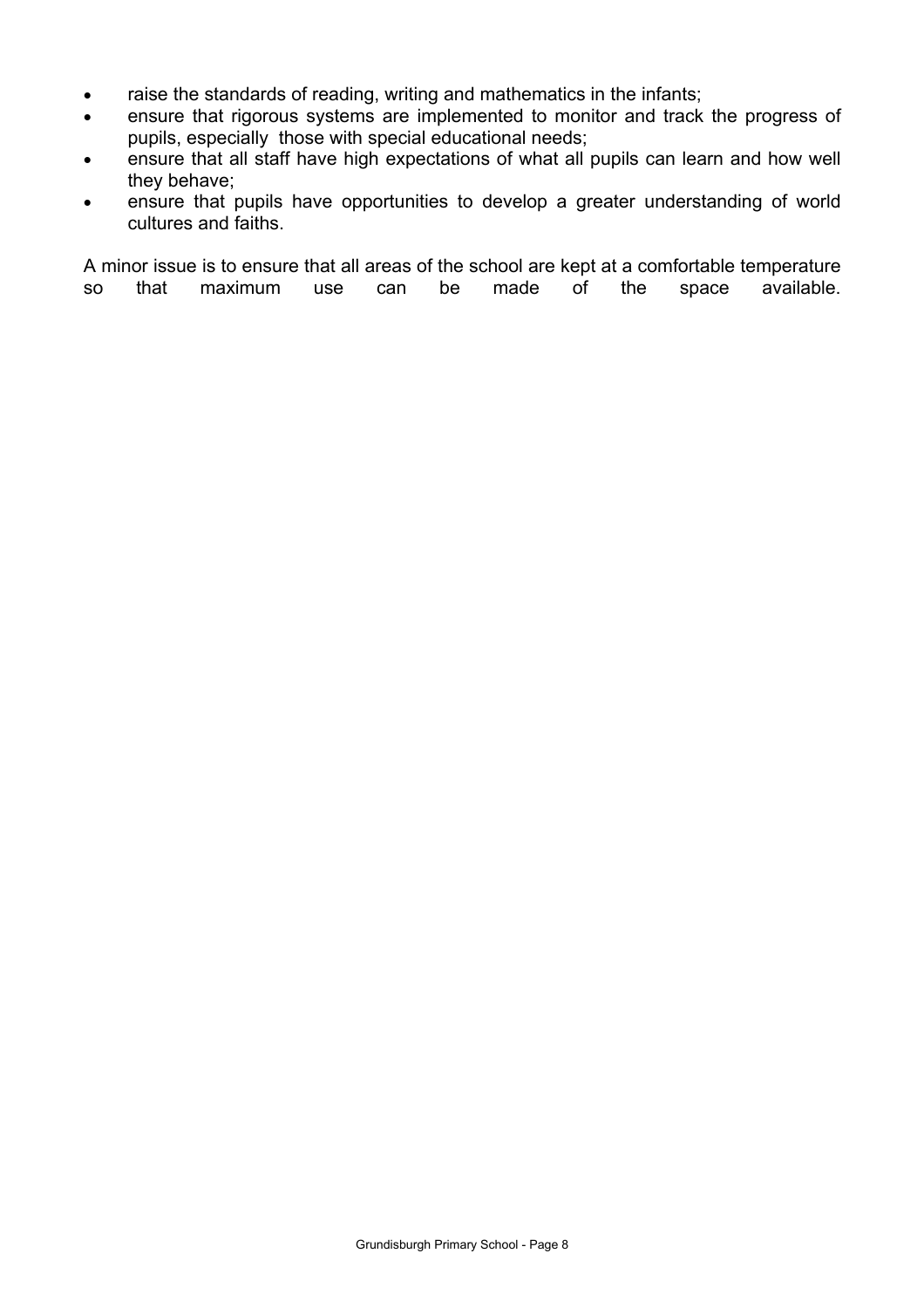# **PART B: COMMENTARY ON THE INSPECTION FINDINGS**

### **STANDARDS ACHIEVED BY PUPILS**

### **Standards achieved in areas of learning and subjects**

Standards currently attained by pupils in Year 6 in English, mathematics, and science, are **above average** and they are achieving **satisfactorily**. Standards are above average in information and communication technology and music and satisfactory in religious education. It was not possible to reach secure judgements in history, geography, art and design, design and technology, and in physical education as these subjects were not a focus of the inspection. Pupils currently in Year 2 are achieving standards that are above average in reading and at average levels in writing and mathematics. Standards in other subjects where judgements could be made are average.

#### **Main strengths and weaknesses**

- Pupils currently in Year 2 are not yet achieving as well as they could because of disruption to their education caused by considerable teacher absence in the past.
- Pupils who are gifted and talented achieve well because of the good support they receive.

#### **Commentary**

- 1. Results in English and mathematics at Year 6 have generally remained at above and well above average levels since 2001. Exceptions to this were in English in 2002 when the results achieved were within the top five percent of those in the country and in 2004 when results fell to average levels. It is important to note that because of the small number of pupils in each year group, results can change significantly from one year to the next. The 2004 results show that standards in mathematics were above average. Results in science are usually below those achieved in other core subjects. While results in science were at average levels in 2001 and 2002 and above average in 2003 they were below average in 2004. A below average number of pupils in Year 6 achieved the more difficult Level 5 in all three subjects in 2004.
- 2. When the school's 2004 results are compared with schools with similar numbers of pupils eligible for free school meals, results in Year 6 were average in English, above average in mathematics but well below average in science. When comparisons are made with their performance in English, mathematics and science as Year 2 pupils, the progress made was good in English, very good in mathematics but well below average in science. During the inspection there were no obvious differences between the performance of girls and boys. However, previous results had shown that boys usually out-performed girls in all three subjects, an issue recognised and beginning to be addressed by the school.

| Standards in: | School results | National results |
|---------------|----------------|------------------|
| English       | 27.3 (29.9)    | 26.9 (26.8)      |
| Mathematics   | 28.1 (28.8)    | 27.0 (26.8)      |
| Science       | 27.5 (29.9)    | 28.6 (28.6)      |

#### *Standards in national tests at the end of Year 6 – average points score in 2004*

*There were 22 pupils in the year group. Figures in brackets are for the previous year* 

3. Standards being attained by pupils currently in Year 6 are above average in English, mathematics and science because of more consistent teaching and a higher number of more able pupils in the cohort. An above average proportion of pupils are expected to attain the more difficult Level 5 in all three subjects. Standards in information and communication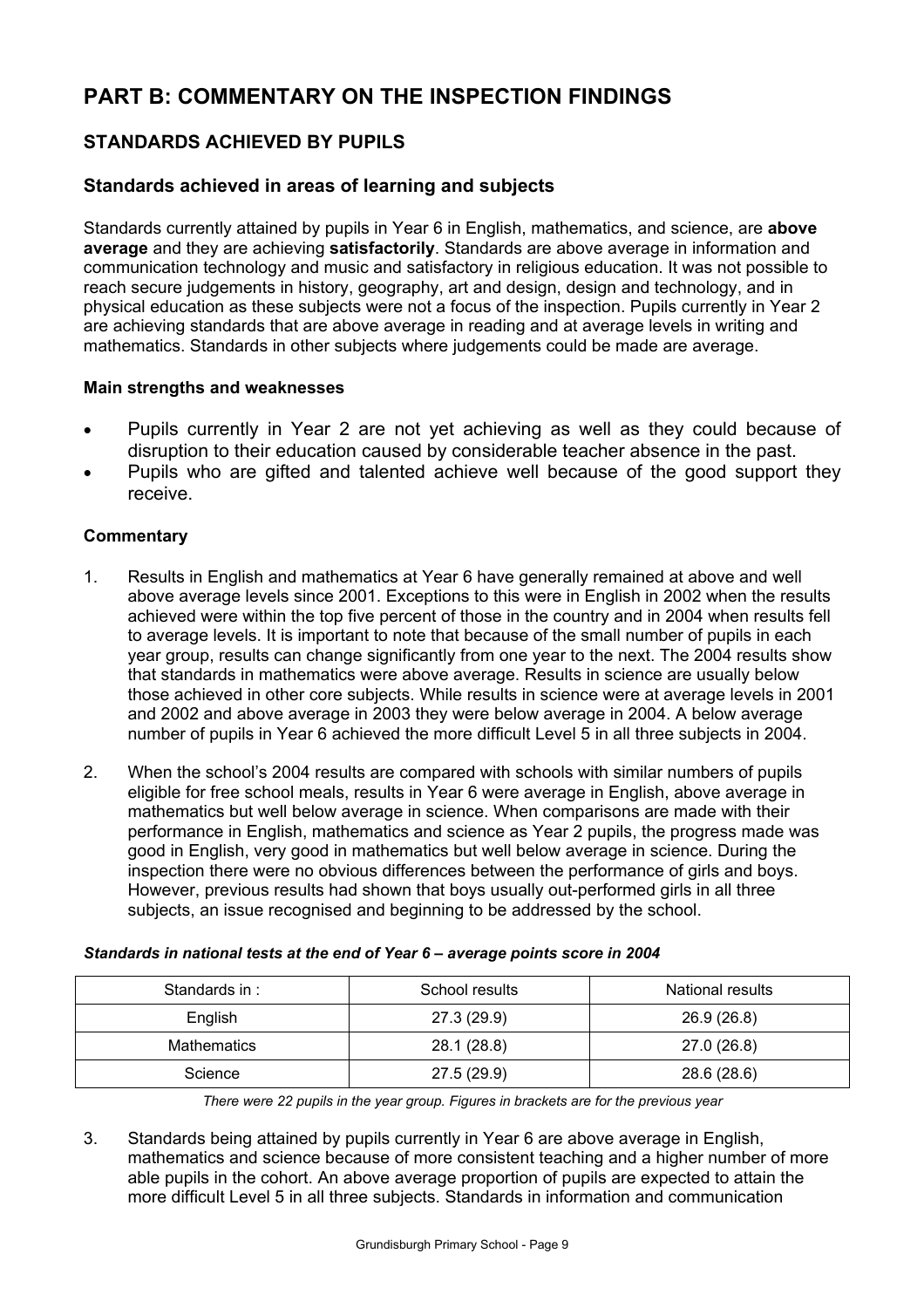technology and music are also at above average levels by Year 6. Where judgements could be made in other subjects, standards are at average levels. Pupils in this age group are achieving satisfactorily, including those pupils who have special educational needs, especially when additional support is provided.

4. Results attained by pupils in Year 2 in 2004 were well below average in reading, writing and mathematics, continuing a downward trend over the previous three years. When comparisons are made with similar schools, the results remain well below average as they were in reading and writing for several years and since 2003 in mathematics. A below average number of pupils attained Level 3, the above average grade, in reading, writing and mathematics. The newly appointed headteacher has made the raising of standards in the infants a priority having quickly recognised that pupils of this age are underachieving. There are clear indications that standards in reading, writing and mathematics have improved and are currently at above average in reading and at average levels in writing and mathematics. This is a direct result of a more stable staffing situation and the attention being given to improvements. The headteacher also recognises that these standards need to be higher still.

#### *Standards in national tests at the end of Year 2 – average point scores in2004*

| Standards in: | School results | National results |
|---------------|----------------|------------------|
| Reading       | 13.9(15.3)     | 15.8(15.7)       |
| Writing       | 13.1(14.1)     | 14.6 (14.6)      |
| Mathematics   | 14.6(15.1)     | 16.2 (16.3)      |

*There were 25 pupils in the year group. Figures in brackets are for the previous year* 

- 5. Attainment on entry to the school has been above average for several years. Currently there is only one child of Reception age in the school although several more children will join the school later in the year. Provision is good. Teaching is effective and good levels of challenge ensure that the necessary skills are learned in all areas of the Foundation Stage curriculum.
- 6. Pupils with special educational needs achieve satisfactorily overall. However, where support is provided their progress often improves and many make good progress, especially in English and mathematics, where much of the support is focused. Pupils who are particularly gifted and talented receive good support through additional challenges in their work and through outside provision, particularly from the local secondary school. This enables them to make good progress and to achieve well.

### **Pupils' attitudes, values and other personal qualities**

The attitudes of most pupils towards school and their behaviour are **satisfactory overall.**  Younger pupils demonstrate good attitudes towards their work and each other. The pupils' spiritual, moral, social, and cultural developments are satisfactory. Attendance levels are above average and punctuality is satisfactory.

### **Main strengths and weaknesses**

- The expectations of good behaviour are not consistently high in all classes.
- Almost all pupils enjoy school.

### **Commentary**

7. The pupils are interested in their lessons, polite and caring towards each other and behave well in the main. The attitudes of the younger pupils are good. They listen carefully to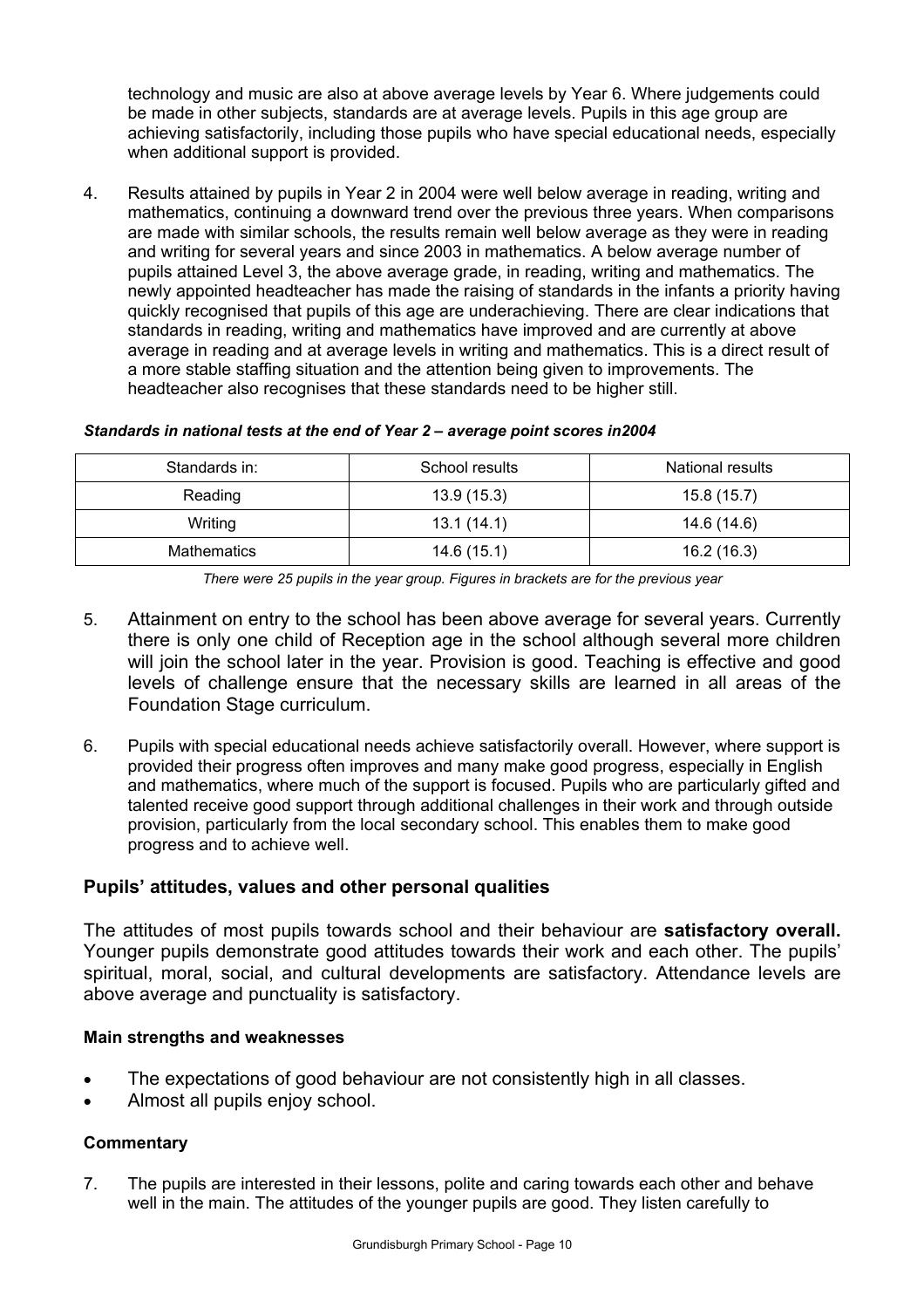instructions and co-operate well with each other during lessons and when sharing equipment. When given the opportunity they sensibly discuss their ideas and plans for their work. While the great majority of older pupils behave well a small minority interrupt lessons by shouting out and do not focus sufficiently on what they are to learn. Overall the attitudes and behaviour of junior pupils is satisfactory. Although parents and pupils maintain that there have been improvements in behaviour over the last year, the school's improvement plan and discussions with the headteacher highlight the need for further improvement. Regular staffing changes have resulted in some inconsistencies in the application of the agreed behaviour management policies and practice, resulting in slower than expected progress in this area. The headteacher is making strenuous efforts to ensure that this is improved. One pupil was permanently excluded during the last school year. The procedures for managing exclusions meet requirements.

8. Relationships between pupils are usually good. Older pupils take their responsibilities seriously when acting as *guardian angels* in the playground and when listening to younger pupils in the family reading sessions. All pupils enjoy opportunities to help with the smooth running of the school, for example, in the management and organisation of the school assemblies. Although a very small number of parents raised the issue of bullying, the pupils do not see this as an issue. Systems have been put in place for the school to monitor incidents; these are recorded appropriately and the pupils report that action is promptly taken. Most pupils are confident and mature and demonstrate good levels of self-esteem. They talk confidently to adults and when given opportunities, express their views in class discussions.

### **Attendance**

#### *Attendance in the latest complete reporting year (%)*

| Authorised absence |     | Unauthorised absence |     |
|--------------------|-----|----------------------|-----|
| School data        | 4.5 | School data          |     |
| National data      |     | National data        | J.4 |

*The table gives the percentage of half days (sessions) missed through absence for the latest complete reporting year.*

9. The school uses effective systems to monitor absence rigorously. Parents know and understand the need to report absence to the school at the earliest opportunity. Where parents have failed to contact the school on the first day of absence, the school makes considerable efforts to contact them.

#### **Exclusions**

| Categories used in the Annual School Census | No of pupils<br>on roll | Number of<br>fixed period<br>exclusions | <b>Numbe</b><br>perma<br>exclus |
|---------------------------------------------|-------------------------|-----------------------------------------|---------------------------------|
| White - British                             | 129                     |                                         |                                 |
| White – any other White background          |                         |                                         | 0                               |
| No ethnic group recorded                    |                         |                                         | 0                               |

#### *Ethnic background of pupils Exclusions in the last school year*

| No of pupils<br>on roll | Number of<br>fixed period<br>exclusions | Number of<br>permanent<br>exclusions |
|-------------------------|-----------------------------------------|--------------------------------------|
| 129                     |                                         |                                      |
|                         |                                         |                                      |
|                         |                                         |                                      |

*The table gives the number of exclusions, which may be different from the number of pupils excluded.*

10. The provision for pupils' spiritual, moral, social and cultural education is satisfactory. Opportunities are provided through the themes covered in assemblies to think about and discuss issues such as prejudice. Pupils show respect for each other and consider ways they can make a positive contribution to the lives of others. Pupils have some opportunities to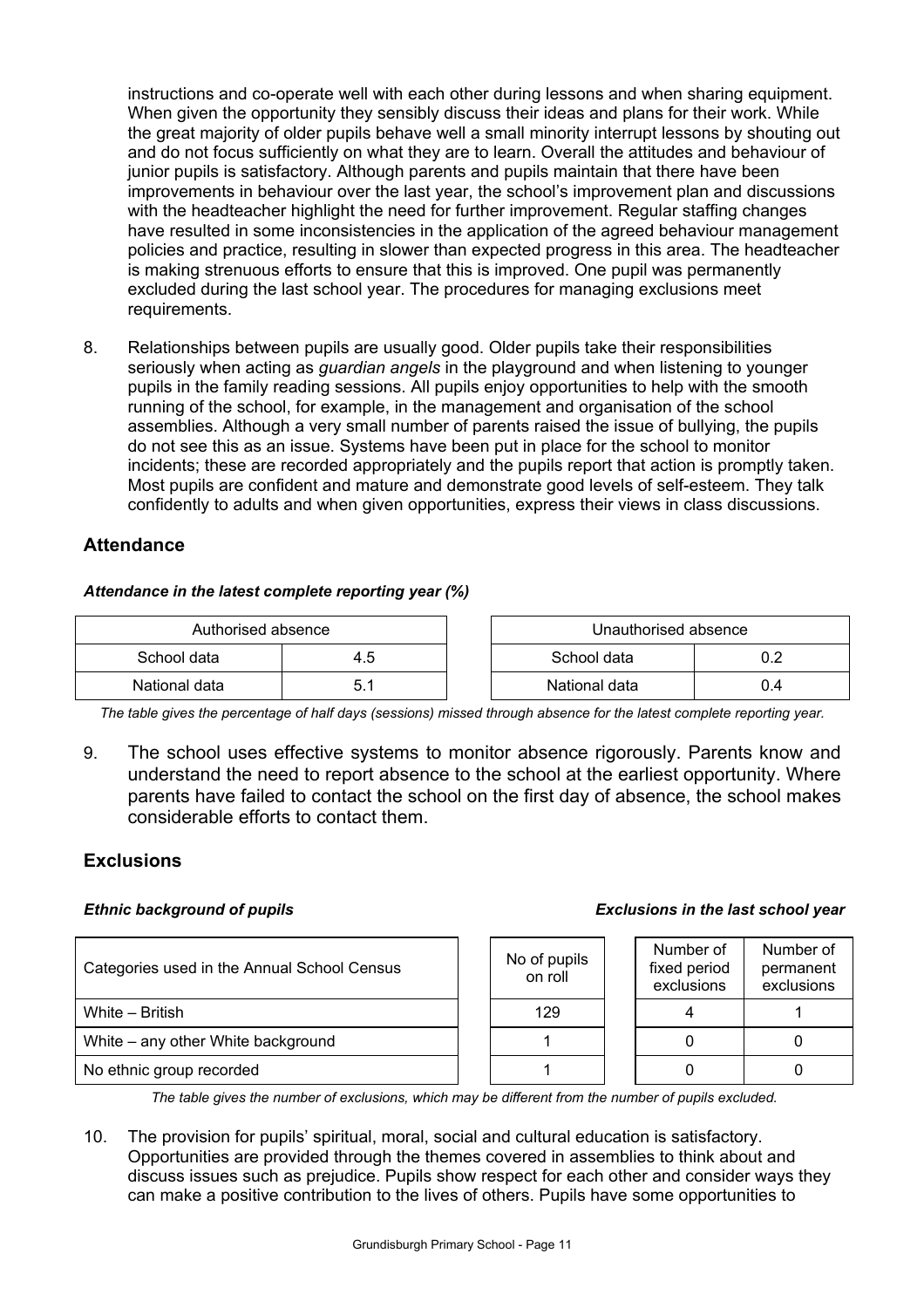develop social skills through after school activities, particularly in music, through the residential visit involving pupils from other primary schools in the neighbourhood and in the limited number of educational visits they make. Cultural development is satisfactory overall and pupils' musical development is good. Although pupils learn about other cultures and faiths, most of these have a white western perspective and pupils have little opportunity to learn about cultures outside this.

### **QUALITY OF EDUCATION PROVIDED BY THE SCHOOL**

The quality of education is **satisfactory.** Teaching is of **satisfactory** quality. A broad curriculum ensures that pupils have suitable experiences across a wide range of subjects. Pupils who have particular talents are well supported and this enables them to make good progress.

### **Teaching and learning**

Teaching and learning are **satisfactory.** During the inspection more than half the teaching was good and occasionally very good. One lesson was unsatisfactory. Assessment systems and strategies are used **satisfactorily.** Information on pupils' progress, especially in English, mathematics and science, is collected regularly and it is beginning to be used effectively to ensure that an appropriate level of challenge is being provided for all pupils.

### **Main strengths and weaknesses**

- Teachers' planning is good.
- The use of and quality of teaching assistants is consistently good.

- 11. Developments in the quality of teaching have been made difficult by the very high turnover of teachers over the last two years. The fall in standards, particularly in the infants in 2004, can be partially attributed to this. Under the leadership of the current headteacher, a rigorous programme to monitor and improve the quality of teaching has been initiated and a comprehensive training programme established. Considerable work has been done to improve the quality of the planning of lessons. There are still, however, inconsistencies in the levels of expectation and challenge provided for pupils in some classes, for example, in the support for the least able pupils and in the presentation of work. Lessons are generally well organised, move at a satisfactory pace and most teachers use good questioning techniques to establish what pupils know and can do. The available resources are used satisfactorily. Some teachers, where there are the opportunities, are making increasing use of information and communication technology, for example in Years 4 and 5, and this is helping to raise standards by focusing pupils' attention on what they are to learn.
- 12. The teaching of the youngest pupils, including the one child of Reception age, is often good with lessons being well organised and enthusiastically delivered. This results in children who are interested and eager to learn. Teaching staff and teaching assistants work well as teams, providing pupils with a good range of challenging activities and experiences. This ensures that pupils make appropriate progress and achieve satisfactorily. Time and effort are spent on the development of pupils' personal skills and this creates a secure platform for future learning and ensures that they settle quickly into the routines of the school. Close attention is correctly paid to the development of basic skills in reading, writing and mathematics and pupils' speaking and listening skills are developed well through opportunities for drama and discussion.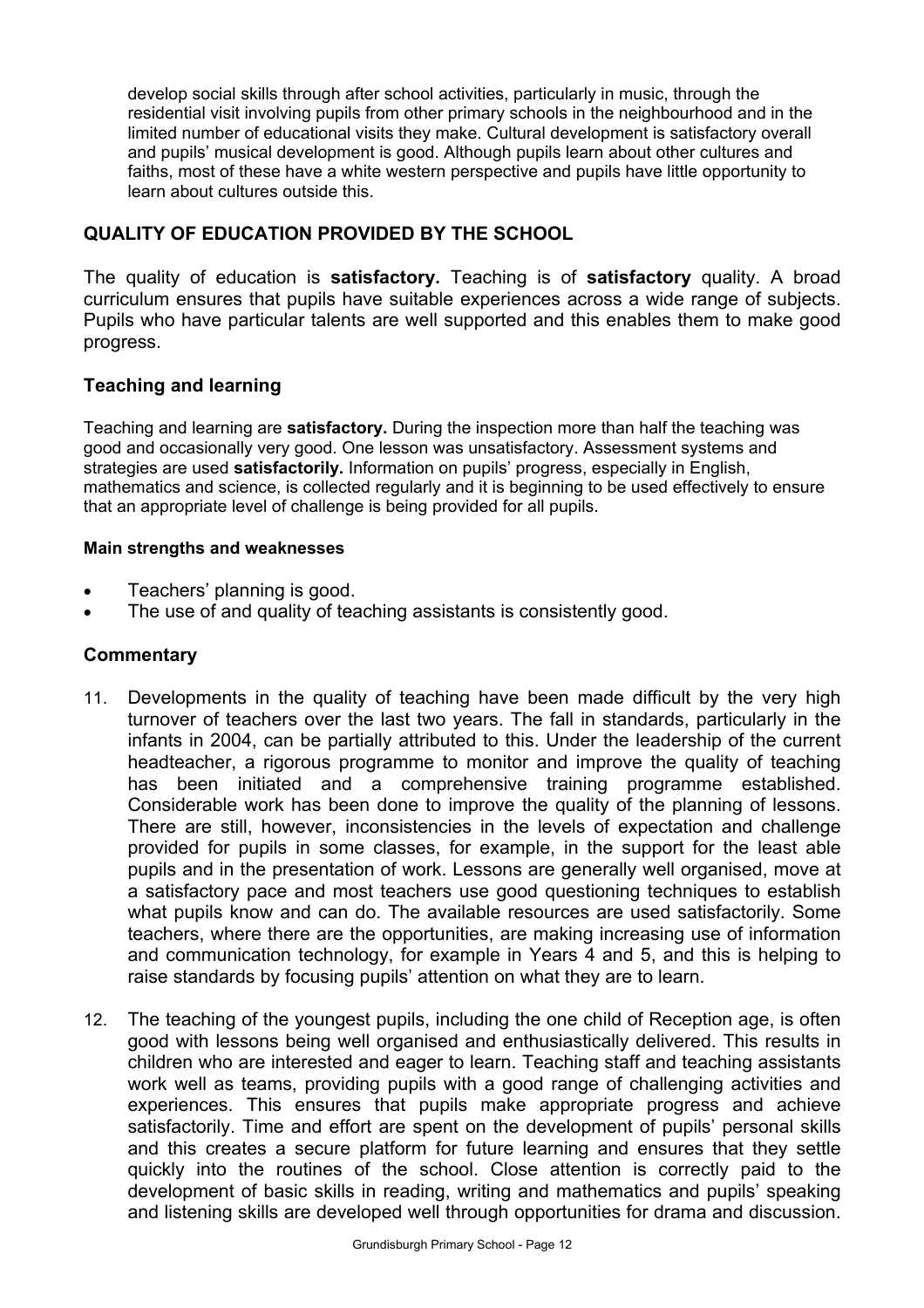Care is taken to record the progress pupils make, especially in the Reception class, and to provide the appropriate level of challenge for pupils.

13. Teaching is satisfactory in both infants and juniors. In classes where the teachers have high expectations of what pupils should achieve and how they should behave, the quality of teaching improves, for example in Year 4. Most lessons are well planned and progress with good pace. What pupils will learn is usually shared with them at the beginning of the lesson and this helps pupils to focus clearly on what they will be expected to know by the end. Pupils' previous work shows that the tasks set provide an appropriate level of challenge, especially for the more able. On a small number of occasions less able pupils do not receive the support they need and progress for these pupils is slowed. The progress made by average and more able pupils in Year 3 is sometimes inhibited by the behaviour of a minority of pupils. Progress in recent years has been more rapid in junior classes. Teacher staffing has been more stable and teachers more experienced resulting in higher expectations, engaging activities and improved organisation. However, in some lessons and in pupils' workbooks in subjects such as science, history and geography, too little attention is paid to the quality of spelling, punctuation and presentation, and this depresses standards, especially in English. The setting of homework designed to help to raise standards is inconsistent.

#### *Summary of teaching observed during the inspection in 25 lessons.*

| Excellent | Very good | Good                  | Satisfactory         | Unsatisfactory | Poor | Very Poor |
|-----------|-----------|-----------------------|----------------------|----------------|------|-----------|
|           |           | $\overline{A}$<br>' 4 | $\overline{A}$<br>טו |                |      |           |

*The table gives the number of lessons observed in each of the seven categories used to make judgements about lessons..* 

14. Systems to assess pupils' progress are satisfactory in the infants and juniors and they are good in the Foundation Stage. Recently introduced assessments of pupils' progress are completed in English, mathematics and science and results recorded and analysed. This is beginning to have a positive impact on standards and is beginning to enable teachers to provide challenging targets for pupils of all abilities. Although assessment systems have been improved these are not always applied sufficiently rigorously in all classes. Assessments are made in the other subjects of the curriculum and they help to measure the levels of learning and understanding of pupils. The school is developing an innovative method of recording pupils' progress in information and communication technology which uses colour to highlight pupils' levels of knowledge and understanding. The intention is to develop this to other subjects. Pupils' work is regularly marked but often comments designed to improve the quality of pupils work are absent or fail to provide sufficient guidance on improvement.

### **The curriculum**

The school provides a **satisfactory** curriculum for Years 1 to 6. It enriches learning through a good range of musical experiences outside lessons and a satisfactory range of extracurricular activities overall. The curriculum in the Foundation Stage is **satisfactory.** The quality of accommodation is unsatisfactory. Levels of learning resources are satisfactory.

#### **Main strengths and weaknesses**

- Very good support for music within and outside the school day.
- Not enough opportunities are provided for pupils to transfer newly acquired literacy skills to other areas of the curriculum.
- A strong team of teaching assistants has a positive impact on learning.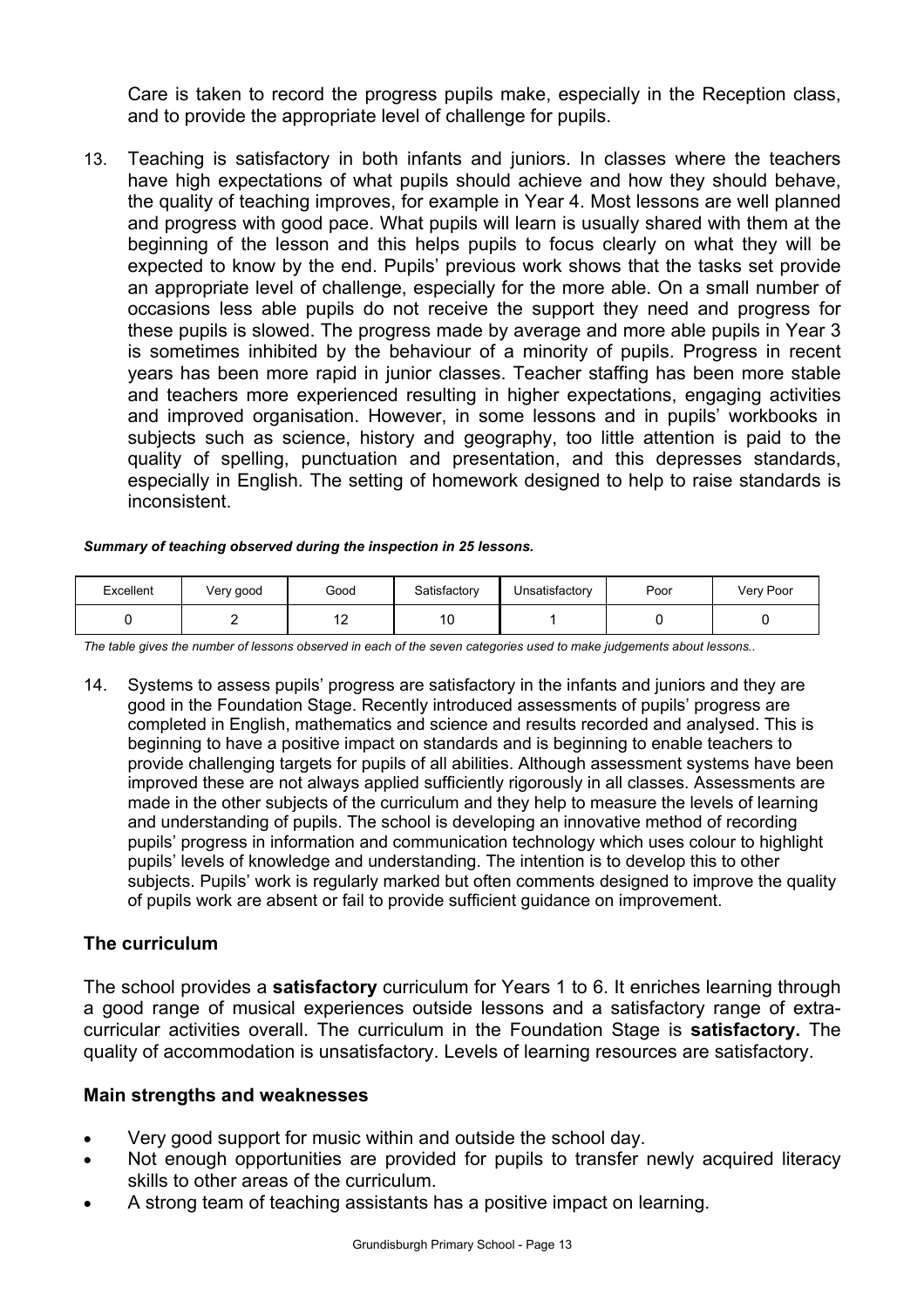- 15. The curriculum for pupils in Years 1 to 6, including religious education and personal, social, and health education, is satisfactorily planned and it meets statutory requirements. The Foundation Stage curriculum is planned in a mixed-age Year 1 and Reception class; it constitutes good provision. Statutory requirements in respect of sex and relationship education and drugs awareness programmes are met.
- 16. Planning indicates an appropriate range of learning tasks for all pupils, including those with special educational need and those identified as gifted and talented. Much of it is based on the national strategies in English and mathematics, nationally approved schemes of work in other subjects, and the locally agreed syllabus for religious education. This allows all aspects of particular subjects to be planned and pupils to build knowledge, skills, and understanding progressively as they move through the school. Curriculum development is currently well focused on raising achievement in English and mathematics and is already having a positive impact.
- 17. Although there are examples of links between different subjects, for example between mathematics and graph work in science and co-ordinates in geography, there is room for improvement, particularly in the expectation to transfer newly acquired literacy skills as they develop. Currently there are limited opportunities for pupils to explore ideas in writing at a more personal level and to write at length in all subjects.
- 18. The general curriculum is enriched by a very good range of additional musical opportunities. These include orchestra, choir and small band ensemble work. A significant percentage of pupils receive musical tuition provided by the local education authority's peripatetic service and they achieve standards well above expected levels in each year group. However, pupils have insufficient opportunities to participate in a wider range of extra-curricular activities in subjects such as art, dance, and technology. Year 6 pupils benefit from a residential trip to France, which draws different areas of learning together: history, geography and a modern foreign language. Talking with pupils indicates that this visit is a highlight of their last year in the school.
- 19. There is a satisfactory match of teachers to the curriculum, though some posts are covered temporarily. The school has had many changes in staff recently which has had a negative impact on the standards achieved, especially in the infants. The headteacher has recently been appointed. She is working to engage the whole staff in the crucial work of raising achievement. The school benefits from a strong team of teaching assistants, who work well in classes to ensure all pupils achieve lesson objectives, particularly those with special educational needs. Some of these staff have received training in strategies to boost pupils' performance in literacy and numeracy and to understand the needs of pupils with specific learning or emotional and behaviour difficulties. Their positive impact on standards achieved was evident during the inspection.
- 20. Accommodation and resources are unsatisfactory overall. Classrooms are small but they benefit from shared areas for general group work. These bases are used too often, however, for group work with pupils with special educational needs; this compromises the school's intention to provide a truly inclusive educational programme. The school has a networked computer suite which is well used across the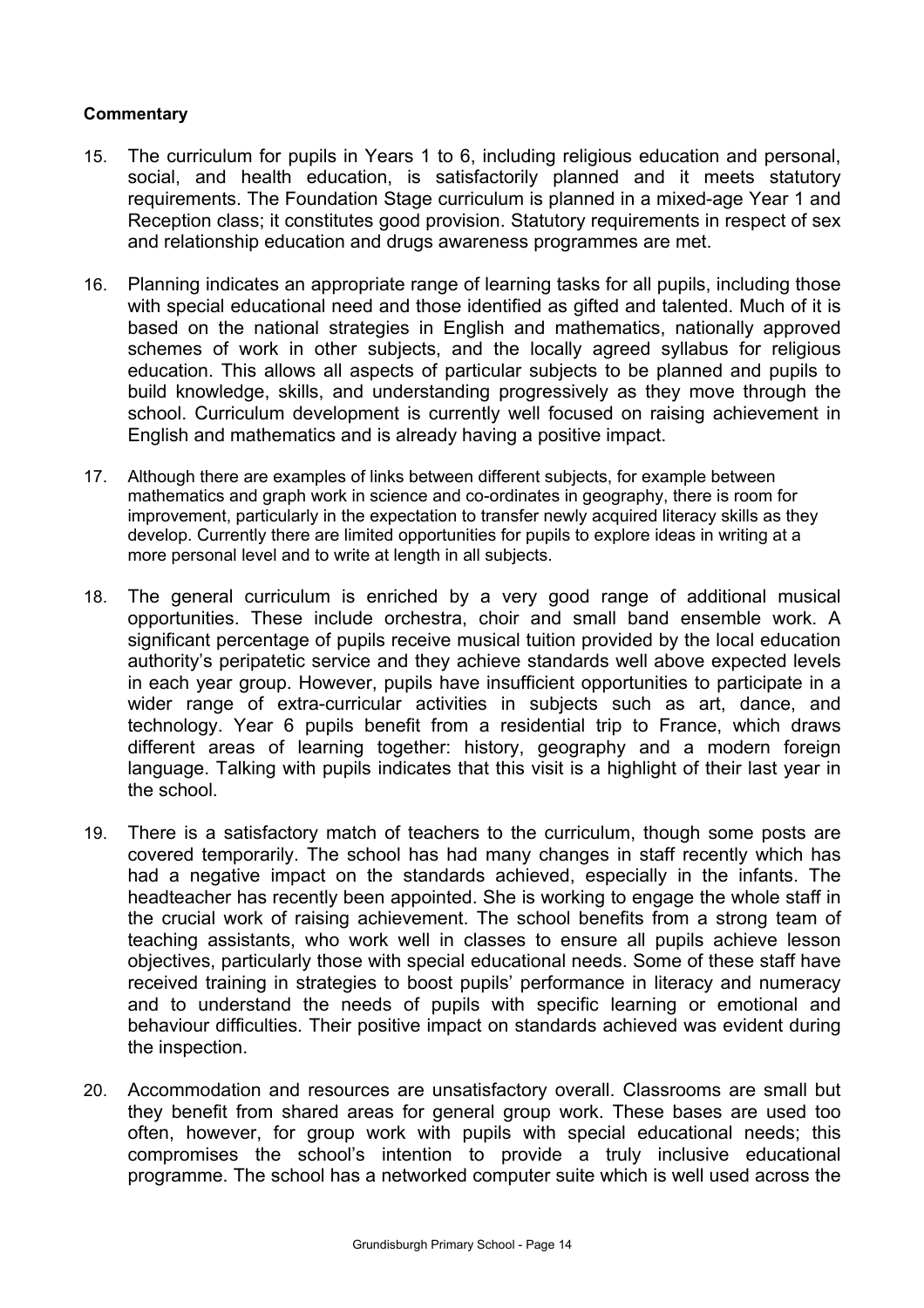curriculum as well as to teach specific skills. The library is under-used and does not offer a positive invitation for pupils to research their topics or to work independently.

21. Learning resources are satisfactory overall but there are insufficient resources to acknowledge and celebrate the multi-cultural society of which pupils are part. For example, resources insufficiently reflect the artistic and musical traditions of non-European countries or the achievements of black and minority ethnic groups in all areas of learning.

#### **Care, guidance and support**

Overall the school offers a **satisfactory** level of care; for the youngest children it is **good**. Support for pupils' learning is **satisfactory**.

#### **Main strengths and weaknesses**

- The school is good at listening to pupils' ideas.
- Low temperatures in school do not provide a comfortable environment.
- Procedures for monitoring pupils' personal development are underdeveloped.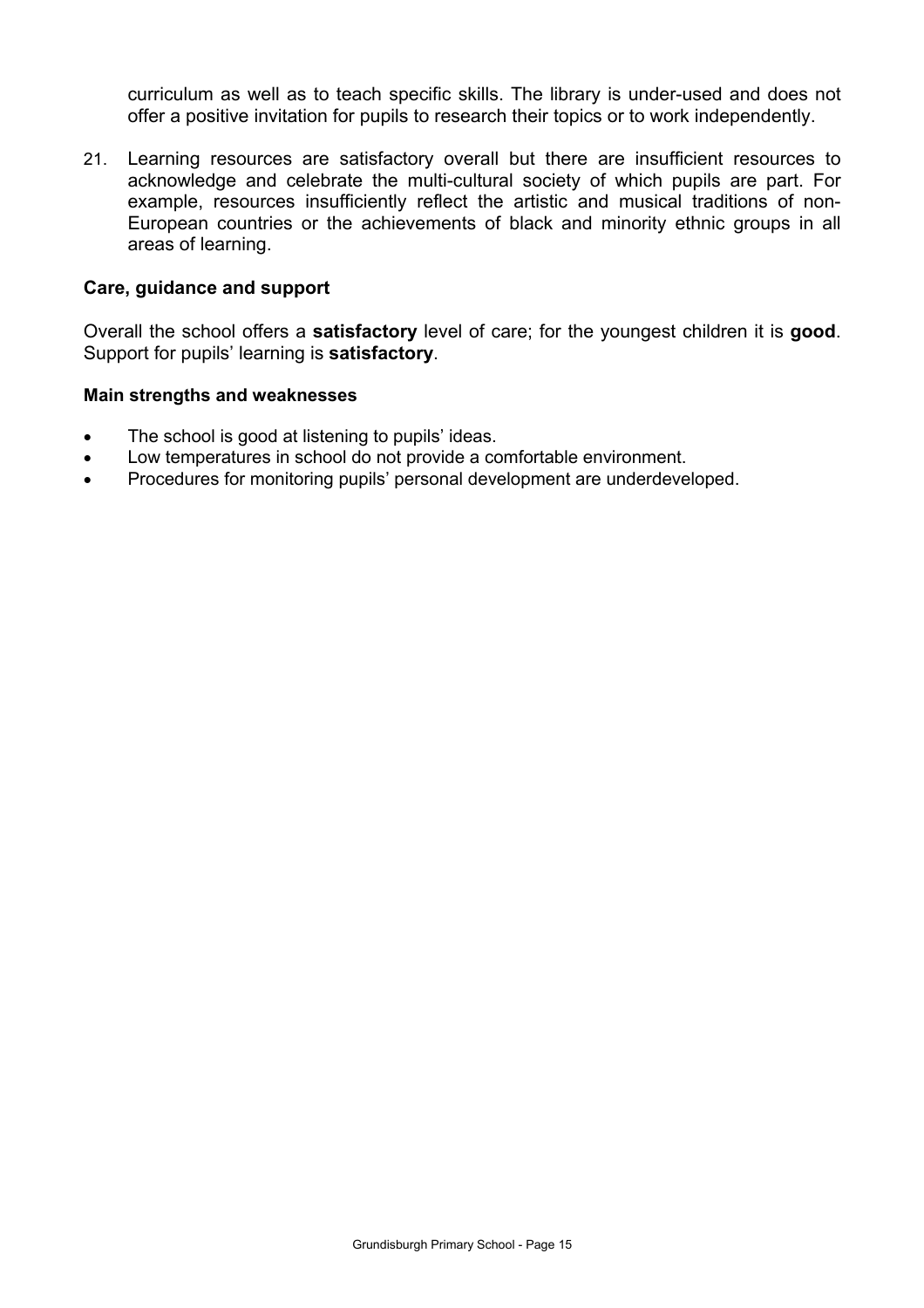### **Commentary**

- 22. Pupils, as *guardian angels,* have a special role in caring for others. The very good induction<sup>1</sup> arrangements for Reception age children enable pupils to settle in quickly and confidently. This supports learning well and pleases parents.
- 23. Pupil and staff well being has been addressed effectively through the school's participation in the healthy schools initiative. Recent staff training in child protection is supportive of the schools good practice. Following separate health and safety audits by the governors and an external company, an action plan is being implemented and risk assessments completed. Temperatures generally within the school are too low to enable pupils to work comfortably.
- 24. The good response the school gives to pupils' suggestions enables them to play an active role in its development, especially through the school council. They know their ideas are welcomed, for example, how the playground is used; this contributes to their self-esteem, making them feel valued. The headteacher's award is celebrated in whole school assemblies, but one-third of pupils each year do not receive this award; this impacts negatively on their self-esteem.
- 25. Pupils are taking responsibility for their learning through their involvement in setting their own targets and in the end of year reports by assessing their progress and identifying areas for improvement. Formal procedures for monitoring pupils' personal development are yet to be established. Pupil data, such as tests and teacher assessments, are used satisfactorily to assess progress in English, mathematics and science. In other subjects, assessment systems are being put in place and they are beginning to have a positive impact on standards. This is particularly so in information and communication technology.

#### **Partnership with parents, other schools and the community**

Links with parents, other schools and the community are **good**.

#### **Main strengths and weaknesses**

- Most parents are supportive of the school.
- Transfer arrangements for Year 6 pupils are very good.
- Good quality cross-generation friendships have been established with senior citizens.
- The setting of homework is inconsistent in some classes.

#### **Commentary**

l

- 26. Parents receive very good quality newsletters keeping them well informed of school life. The parents' version of the behaviour policy usefully tells parents what the school expects and defines areas such as bullying. The opportunities to share in celebrating individual pupils' successes both inside and outside school strengthen the links. Pupils' annual reports are satisfactory. They detail what pupils have done but give limited guidance on how they can improve. Except in Year 2 and Year 6, parents are not told how their children have achieved compared to national expectations, reducing the quality of the information parents receive.
- 27. Parental help at home is enhanced by the advance sharing of the curriculum information and is to be extended by forthcoming booklets on handwriting and calculation. A numeracy course allows some parents to learn teaching methods used in school and this promotes their

<sup>1</sup> Induction refers to the arrangements for receiving pupils who are new to the school, helping them to settle into school routines and to make friends.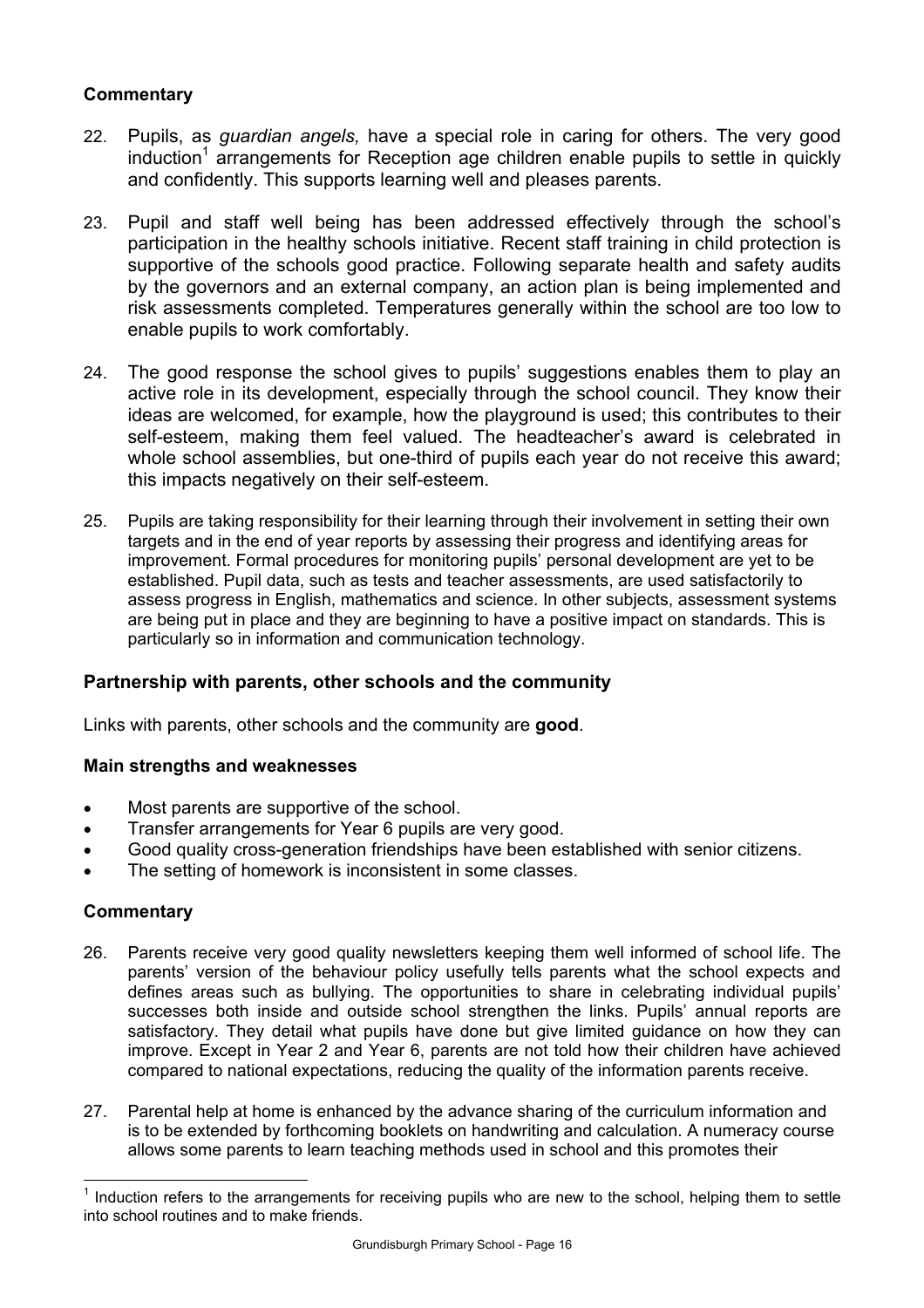children's learning. The opportunity to see pupils' work on a weekly basis keeps parents informed on their child's progress and has established relationships with new staff. The school tries hard to offer opportunities to parents who work full time. The school works closely with the parents of pupils with special educational needs. The inconsistency with which homework is given reduces opportunities for pupils in some classes to reinforce their learning. There is no whole school monitoring to ensure that homework is of good quality and appropriate for the individual child.

- 28. Parents willingly help in school and use their special skills such as in information and communication technology and music. The school annually seeks all parents' views through its own questionnaire and this makes parents feel valued. The Friends of Grundisburgh School raise substantial funds that benefit all pupils, for example musical instruments and the ongoing maintenance of the swimming pool.
- 29. The curriculum links established with the Early Years Centre promote confidence when these pupils join the Reception year. Good links with the secondary school through staff liaison, transition tasks in English, mathematics and science strengthen links between Years 6 and 7 and enable a smooth transition. Friendship groups are established with pupils from other local primary schools through their joint annual visit to France, benefiting Year 6 pupils when they move to secondary school.
- 30. Visits from the fire service, local clergy and a local baker, together with pupils' visits to local business, for example to see sandwich making, strengthens community links and suitably enriches the curriculum. Senior citizens from the Golden Club share school activities three times a year, for example, Year 6 pupils prepare and serve a threecourse meal. In conjunction with the school, a parent is contributing school news to the village newspaper. Beneficial links with local companies have provided information and communication technology equipment and office furniture.

### **LEADERSHIP AND MANAGEMENT**

The leadership of the school provided by the headteacher and governors of the school is **satisfactory** and is correctly focused on raising standards across the school. The management of the school enables the school to run effectively. Financial management is effective and enables the school to spend its funds wisely. Under the leadership of the headteacher and governors, the school has the capacity for continued improvement.

### **Main strengths and weaknesses**

- Both the headteacher and governors have a clear vision of what the school needs to do to improve.
- The schools improvement plan lays out clearly what needs to be done to raise standards by focusing on the improvement of teaching through rigorous monitoring and the provision of training.
- The process of improvement has been slowed by the recent turbulence in staffing; this has been largely outside the control of management.

### **Commentary**

31. The governance of the school is satisfactory overall. Governors are becoming increasingly well informed about the problems faced by the school and are fully supportive of the actions of the headteacher in order to raise standards. Governors make regular visits to the school, visiting classrooms and monitoring the progress being made in the improvement of standards in all subjects. Reports are provided by subject co-ordinators so that the full governing body is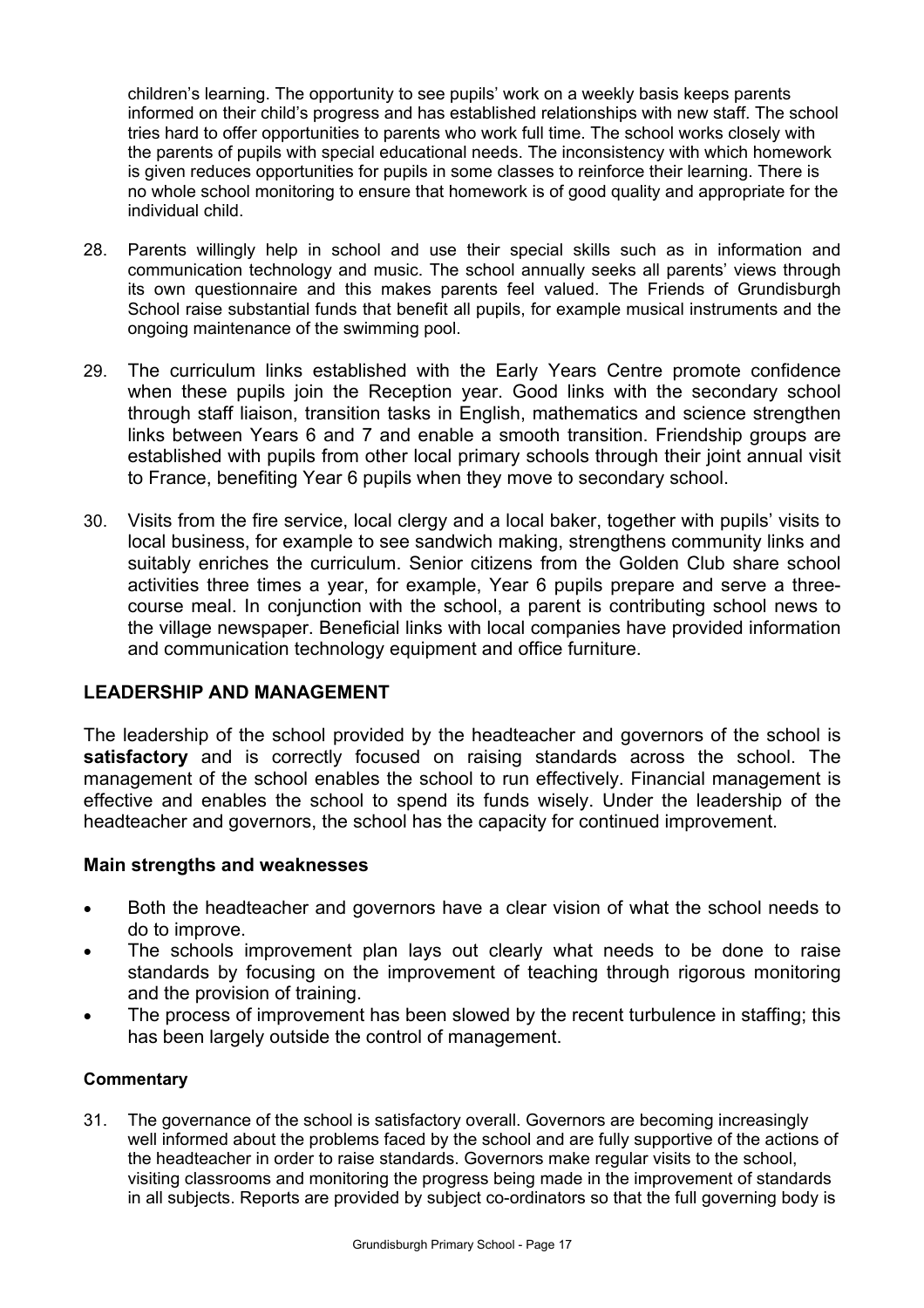well informed about developments in their subjects. Governors now have a detailed knowledge of the analysis of assessment data and this is helping to focus attention on areas for improvement. Ideas are shared with school staff and solutions found to improve provision. The chair of governors, in particular, provides valuable help, regularly working with groups of pupils to support their learning.

- 32. Since her appointment the headteacher has completed a rigorous analysis of the areas in need of improvement in order to raise standards and has developed aims to embody these. The focus is clearly on the improvement of teaching through monitoring the quality of provision; on providing a structured and consistent approach to all areas of school life; on raising the levels of expectation of both pupils and staff; and on the provision of training and guidance. A timetable to achieve these aims has been established in a well-structured school improvement plan. A wide-ranging and rigorous system to monitor the quality of teaching across all subjects has been introduced and the unacceptable behaviour of a small minority of pupils, which disrupts the learning of others, is being vigorously tackled. Subject leaders are much more involved in school improvement by providing help and guidance to colleagues and regularly observing teaching and checking on the quality of work in pupils' books. This is leading to them taking increasing responsibility for standards in their subjects. A measure of the success of these actions is the improvement in standards in infant classes in reading, writing and mathematics. The headteacher recognises that standards in this area are not yet high enough but that the programme of action is bringing success.
- 33. The management of the school is satisfactory. Daily routines are efficient and administration runs smoothly. Systems are in place for the school to monitor pupils' progress during the course of the year, particularly in English and mathematics. These are being reviewed to make their use more effective. Further work is being undertaken to improve the quality of testing and recording pupils' progress in other subjects and valuable work has been done in information and communication technology to achieve this. The induction of new staff is well organised but the headteacher recognises that with such a high turnover of staff this needs to be improved to achieve greater consistency. There is a well-established programme of training for teaching and support staff and this is appropriately focused on the priorities identified in the school improvement plan.

| Financial information for the year April 2003 to March 2004 |  |  |  |  |  |  |  |
|-------------------------------------------------------------|--|--|--|--|--|--|--|
|-------------------------------------------------------------|--|--|--|--|--|--|--|

| Income and expenditure $(E)$ | Balances $(E)$ |                                  |
|------------------------------|----------------|----------------------------------|
| Total income                 | 421.048        | Balance from previous year       |
| Total expenditure            | 430.976        | Balance carried forward to the r |
| Expenditure per pupil        | 2.912          |                                  |

| Income and expenditure $(E)$ |         | Balances (£)                        |        |  |
|------------------------------|---------|-------------------------------------|--------|--|
| Total income                 | 421.048 | Balance from previous year          | 39.531 |  |
| Total expenditure            | 430.976 | Balance carried forward to the next | 29.603 |  |

34. Financial management is satisfactory. The budget is carefully managed although the preservation of single age group classes leads to occasional difficulties. The governors and headteacher have a secure understanding of the principles of best value and regularly compare the school's results against national and local averages. Some work has been done on examining the value for money of goods and services but there are improvements to be made in this area, particularly in evaluating the impact of investments on raising standards and improving performance.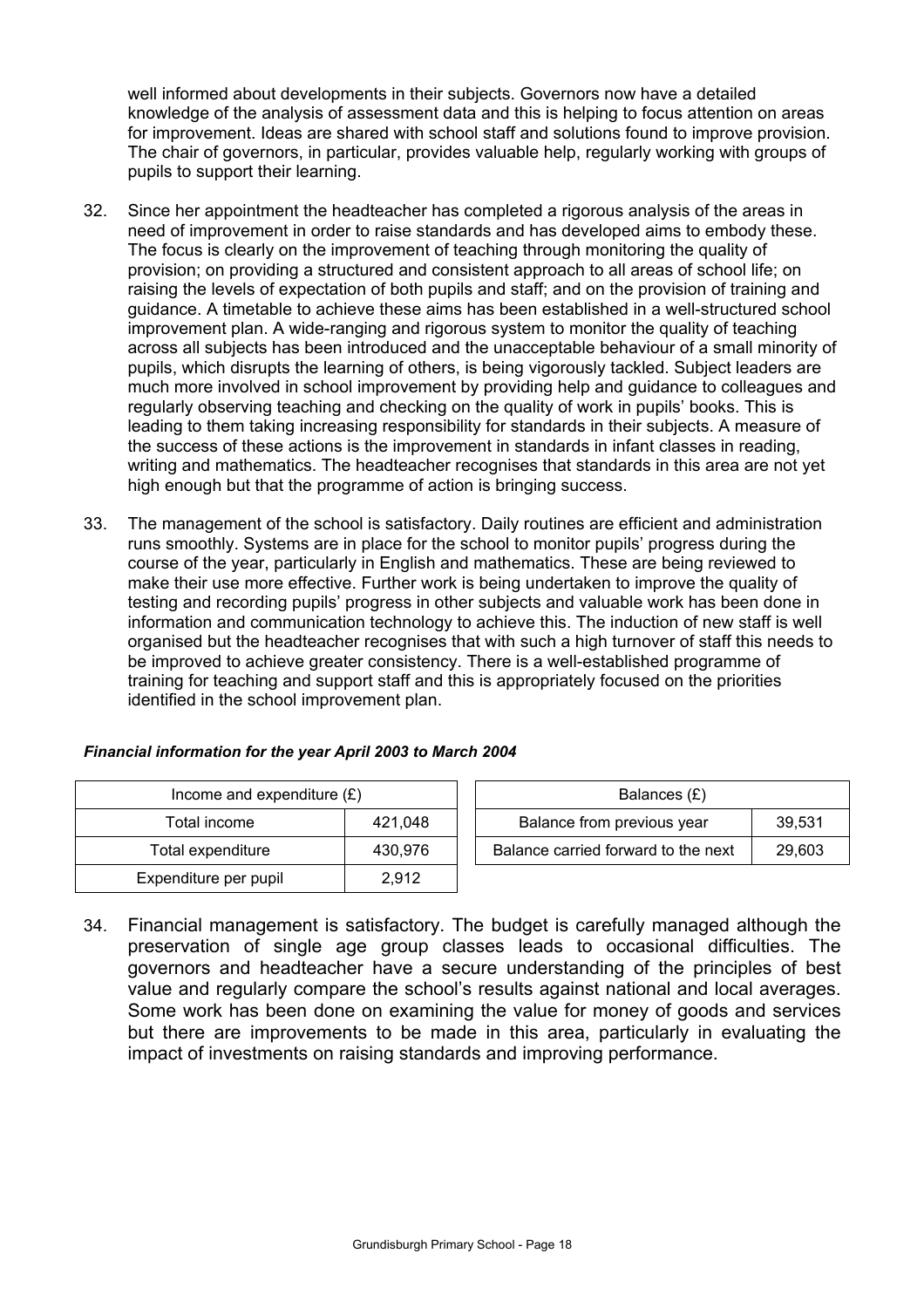# **PART C: THE QUALITY OF EDUCATION IN AREAS OF LEARNING AND SUBJECTS**

### **AREAS OF LEARNING IN THE FOUNDATION STAGE**

There is only one child of Reception age in the school although several more children of this age will join the Reception class later in the school year. Provision for this child is **good.**  Opportunities to gather evidence in children's physical and creative development were too limited to be able to make a secure overall judgement in these areas. Because of the very low number of children in this age group it was only possible to sample the different areas of children's leaning. Judgements could not be reached on standards, or on how well children achieved. Any judgements on teaching are based on observations of Year 1 and Reception children.

### **Main strengths and weaknesses**

- There are very good induction arrangements for children first entering the Reception class.
- The good provision encourages children to be independent.
- There are many opportunities for children to read and write and these skills are developed well.
- Children's mathematical development is linked well to other subjects.
- Exciting activities help children to develop their understanding of the world around them.

- 35. Provision for children's **personal, social and emotional development** is good. The Early Years Centre and the school work very closely together to ensure that children are confident and settle quickly into the routines of the school on transfer. The teacher and teaching assistant make weekly visits to the Centre so that they will know the children and importantly, the children will know them. The detailed records kept by the Early Years Centre are passed on to the school so that by the time children first enter the school their strengths and areas for development are already known. The Reception class teacher has planned well to ensure that all children are fully involved in all activities. Well-planned opportunities for group discussions and opportunities to work with other older pupils ensure full and active membership of the class. There is a calm working atmosphere in the classroom that helps the children to remain attentive and to focus on what they are to learn. Children are confident and enthusiastic learners.
- 36. Good opportunities to develop **communication, language and literacy** skills are provided in all the areas of learning. Well-planned opportunities through working in small groups and on an individual basis with adults ensure that language skills are developed well, including a wide vocabulary. Adults consistently engage in discussions with individuals and groups. Good progress is being made in developing reading skills and a good range of initial and end sounds are understood and used when blending sounds at the beginnings, middles and ends of words as they learn to read and write. Writing is being developed well. Stories are enjoyed and listened to carefully. Instructions given by the adults are followed carefully and accurately.
- 37. Regular attention is given to **mathematical development** and provision is good. Opportunities are given, for example, for pupils to calculate the number of pupils present. They know the days of the week and place them in the correct order. Counting to twenty and beyond provides little difficulty and sets of objects are partitioned into groups of ten accurately. The names of two-dimensional shapes are known well and patterns in shape and number are followed accurately.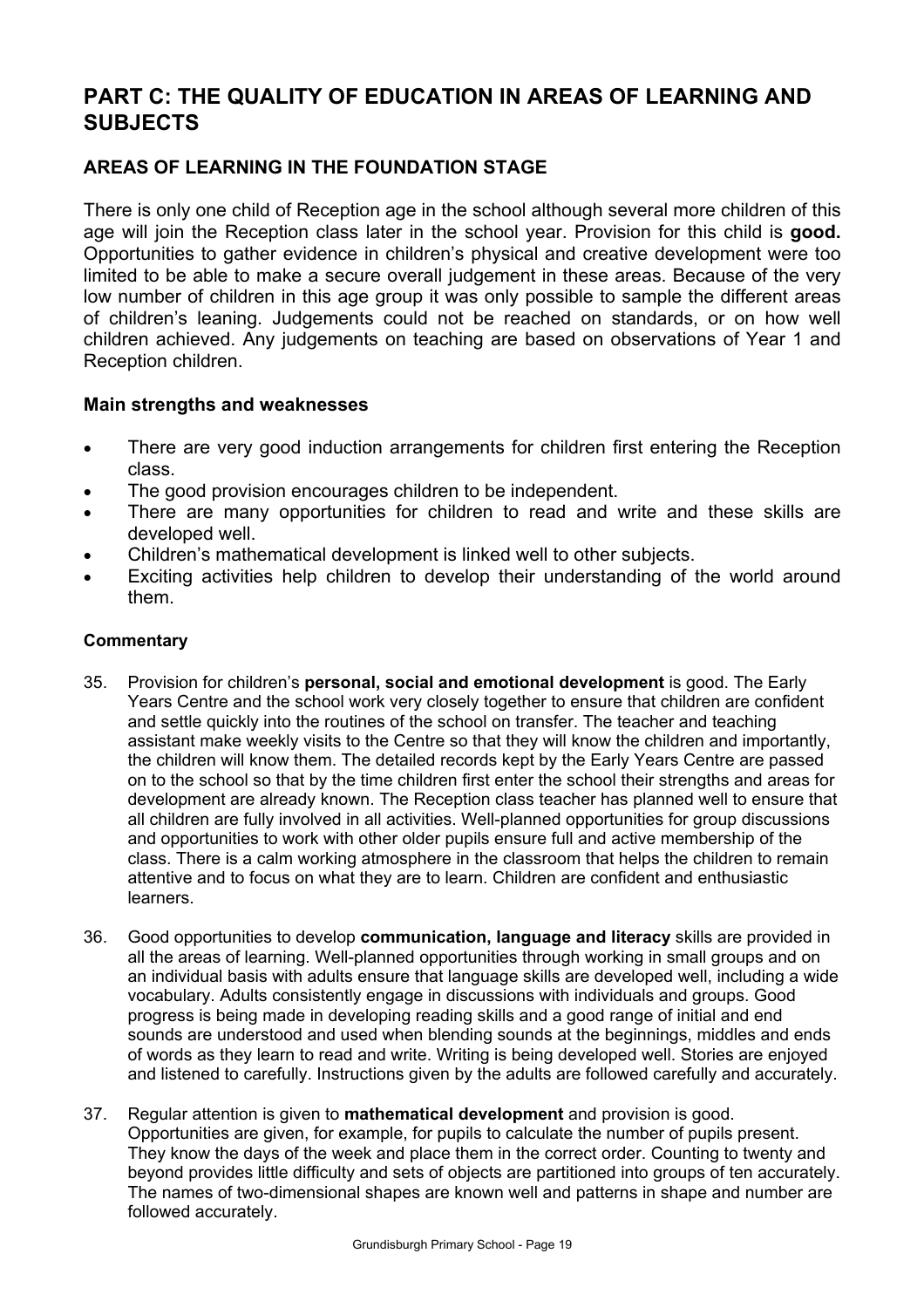- 38. Provision is good in developing children's **knowledge and understanding of the world**. In a well planned and stimulation group session children described an investigation into freezing and melting. Vocabulary and speaking skills were developed very well as the Reception child gave a detailed and accurate description of what they had done. The adult working with the group, through good questioning, tested the level of understanding, increasing children's confidence well. Good use is made of incidental science through the descriptions of the mechanics of a bottle with a pop-up straw.
- 39. There was little opportunity to observe the development of both **physical** and **creative development**. In a brief observation Year 1 pupils and the one Reception age child played well, developing good social skills involving sharing.

### **SUBJECTS IN KEY STAGES 1 and 2**

### **ENGLISH**

Provision is **satisfactory** overall. The quality of teaching is satisfactory. Standards in Year 6 are above average. Achievement is satisfactory. In Year 2, standards and achievement in writing remain areas for improvement. School development is appropriately focused on raising achievement.

### **Main strengths and weaknesses:**

- Standards in Year 6 and reading standards in Year 2 are above average.
- Pupils with special educational needs achieve well when supported by teaching assistants.

- 40. Standards in 2004 in Year 2 were well below the national average in reading and in writing because of the turbulence. Achievement in Year 2 was unsatisfactory at that time. In Year 6, the standards attained in reading and writing were average.
- 41. Current standards in reading are above average in Year 2 and above average in Year 6. Achievement in reading is satisfactory in both year groups. In reading, a high percentage of pupils in Year 2 are on course to exceed the average standard by the end of the year. They read fluently and accurately and demonstrate a good command of a range of strategies to help them tackle unfamiliar words. The higher attaining pupils are able to infer meaning beyond the sentence level and understand how authors use punctuation to add further layers of meaning. They also indicate through change in expression that they understand the emotion expressed in dialogue and the different reading required for speech and the ongoing storyline. In Year 6, standards in reading are above average, with some pupils attaining beyond this level. This allows pupils to reflect with confidence on authors' meanings and their skills in engaging the reader. Guided reading strategies have been adopted which help pupils develop these skills at an appropriate level and to use them in their own writing.
- 42. In writing, current standards are average in Year 2 and above average in Year 6. Although standards are improving, especially in Years 1 and 2, pupils do not yet achieve well enough, given their attainment on entry to the school. Achievement by Year 6 is satisfactory. The recently appointed headteacher has put in place strategies to improve standards and this is meeting some success. Pupils are writing interesting sentences of increasing length by using connectives and well-chosen adjectives to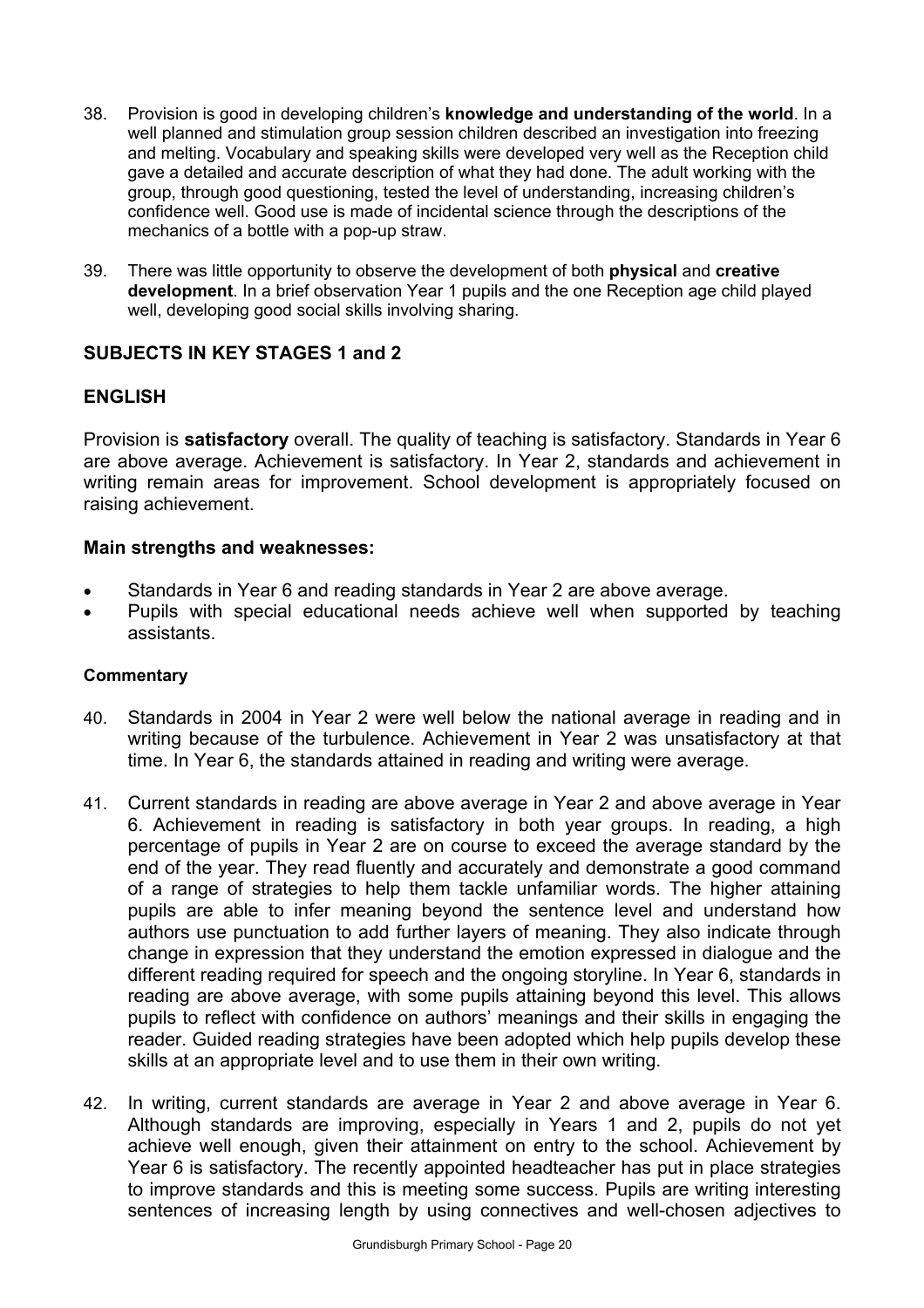develop meaning. They understand that different types of writing require different styles. They write a poem in the style of *Mary had a Little Lamb* or stories derived from classic fairy tales, using the appropriate structures. Work in books indicates a high focus on improved spelling and handwriting which is having an impact on standards achieved.

- 43. Many of the current Year 6 pupils are attaining standards above expected levels in writing. They are beginning to spell accurately and are developing a well-formed, legible handwriting style. There is good evidence of more sophisticated punctuation. The range and quality of the work in books are good. Pupils understand how biography differs from autobiography and how characterisation can be implied by the way that people in stories speak and behave. They are beginning to understand aspects of story structure and, in one lesson on mystery stories, how authors handle difference in times through flash-backs which require a change of tense when the story moves from present to past.
- 44. Standards are improving because of the recent work undertaken by the school. Teachers set targets for every pupil and make sure they understand what they need to do to improve. In the best practice, groups of pupils are given targets to help them move into the next National Curriculum level. More precise individual targets are also given which show them how to improve their own work. For example, one pupil was given help in distinguishing between *their* and *there*, which she was struggling with in her writing. This good practice has already had a significant impact on standards achieved, but is not yet consistently used in different classes.
- 45. Teaching is satisfactory overall and varies in quality from very good to satisfactory. The same variation and range is reflected in marking, record-keeping, and targetsetting. The school has not yet done enough to raise the general teaching standard to the level of the best. Recent checking of planning, teaching, learning, and work in books is helping to raise expectations and achieve consistency in teachers' work. Members of staff plan well, using the National Literacy Strategy's teaching framework, with additional support given to lower attaining pupils and to those working with pupils with special educational needs. Teachers' planning indicates an appropriate focus on spelling, handwriting, and punctuation. Some teachers demonstrate effective use of shared writing strategies which are helping pupils explore and discuss the way writers achieve a range of effects by the use of particular literary choices. For example, in a very good Year 4 lesson, pupils saw how the use of a well-chosen adverbs and other powerful vocabulary can dramatically affect the meaning of a sentence. Some teachers are using information and communication technology resources effectively to promote learning.
- 46. Pupils with special educational needs achieve well when supported by appropriately trained and deployed teaching assistants. This additional support is helping most pupils achieve the standards they are capable of and to meet their personal targets for literacy. When these pupils are not supported, some teachers are not clear about the precise nature of pupils' difficulties or their targets. This means that sensitive responses to pupils' contributions or emotional and behavioural difficulties are not always offered.
- 47. The school has recently appointed a temporary literacy co-ordinator and leadership is satisfactory. She has already undertaken some checking of teaching and learning in classrooms and of pupils' work in classes. The literacy action plan focuses appropriately on raising standards by Year 2 and increasing the number of higher attaining pupils generally. Not enough management attention has been given to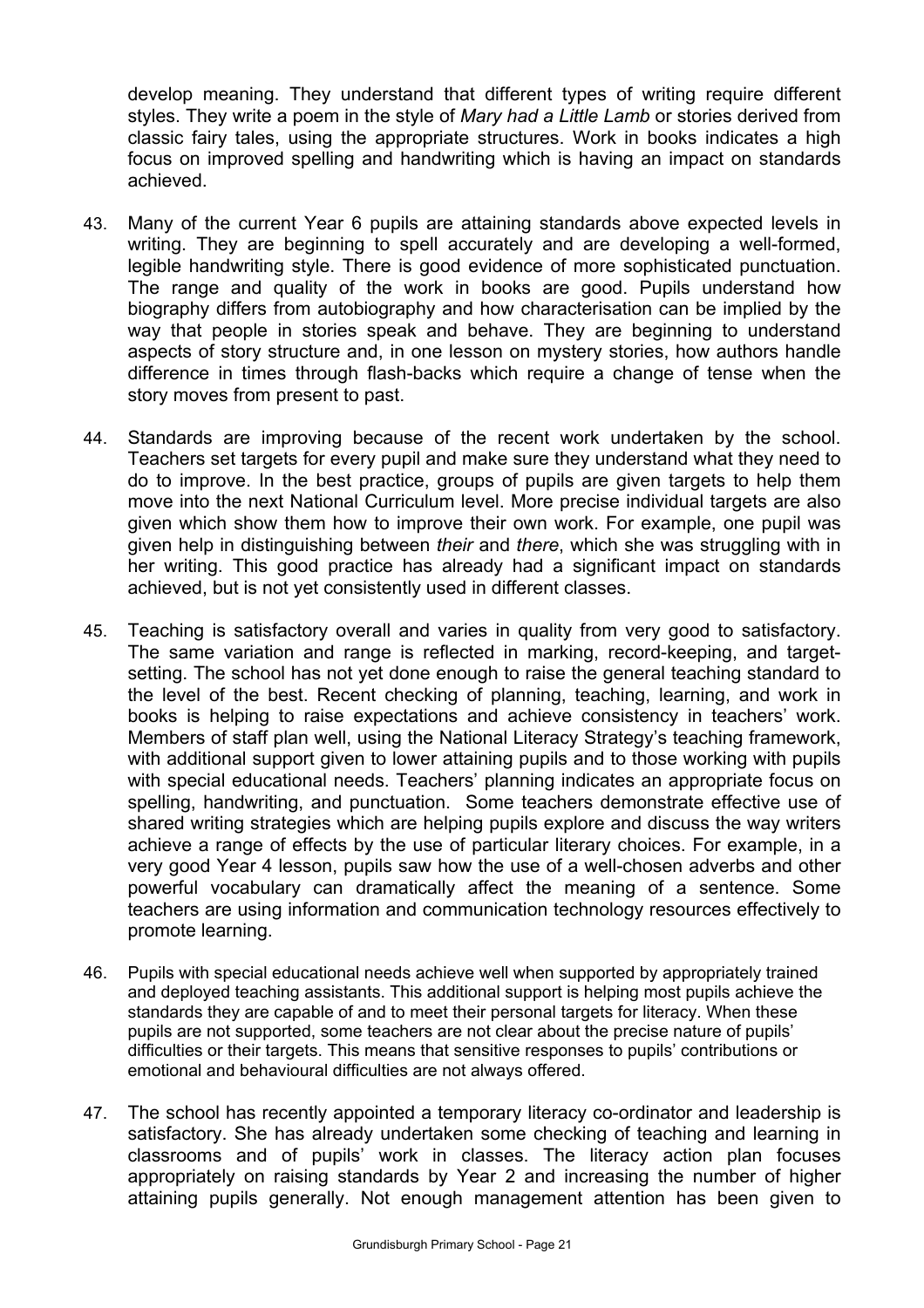checking the inconsistencies of marking, target-setting, and general teaching skills. New assessment and tracking arrangements have recently been put in place. These help teachers to identify where additional support is needed and they enable the school to make sure that pupils at different levels of attainment achieve appropriately high standards.

#### **Language and literacy across the curriculum**

48. Curriculum planning includes a good range of speaking and listening opportunities within lessons. Some opportunities are provided to develop writing skills in lessons outside the English curriculum but many teachers' expectations for the quality of presentation and transfer of literacy skills are not as high as they are in English. Marking does not include sufficient guidance for improving writing along with feedback on subject knowledge. The library is very cold and consequently under-used and does not provide a real invitation for pupils to follow a personal line of enquiry.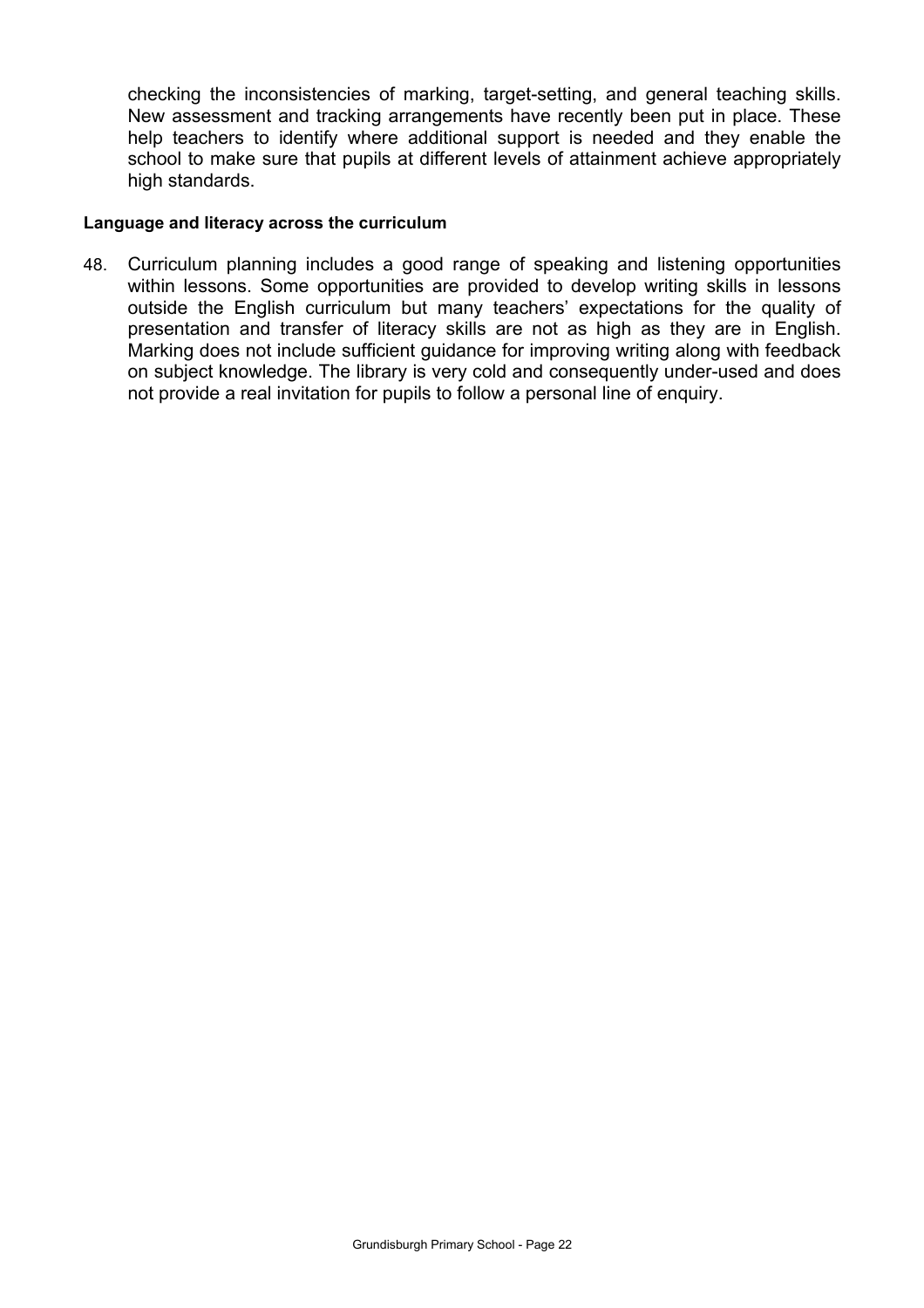### **MATHEMATICS**

Provision in mathematics is **satisfactory.**

### **Main strengths and weaknesses**

- A regular and positive feature of mathematics work is the use and application of mathematical skills in problem solving.
- Teaching assistants are used well to support lower attaining pupils.
- Homework is inconsistently provided to extend pupils' learning.
- Written comments provided by teachers in pupils' books do not provide sufficient guidance on how to improve their work.

- 49. Standards of mathematics are at above average levels by the time pupils are in Year 6 and pupils achieve satisfactorily. Pupils in Year 2 are attaining average standards but they are not yet achieving as well as they should be. This is largely because of the staffing problems experienced over the last two years which have resulted in inconsistent delivery of the mathematics curriculum, and expectations that are not high enough. The pupils in Year 6 have benefited from more consistent teaching during their time in school and this has enabled the substantial majority of these pupils to achieve satisfactorily. Many more able pupils have achieved well during this time, largely because of the additional support they have received. Standards are at similar levels to those seen at the time of the last inspection. The pupils currently receive a suitably balanced mathematics curriculum with an appropriate focus on the development of numeracy skills. The planning of mathematics is often good with detailed information on what the pupils will learn and they will be expected to know by the end of the lesson. An appropriate challenge is provided for the most able pupils. Less able pupils are well supported by teaching assistants who spend the necessary time explaining to them how to complete their work.
- 50. The quality of the teaching of mathematics across the school is satisfactory. In some classes, for example in Years 2 and 4, the quality of teaching is good and occasionally very good because lessons are delivered with pace and enthusiasm and the teachers have high expectations of the amount that will be achieved during the lesson and the quality of the work. Good quality feedback is provided for pupils, helping them to improve the quality of the work.
- 51. A consistently good feature of mathematics work is the emphasis placed on the development and use of problem solving skills. For example, when pupils have developed a secure understanding of addition and subtraction and they recognise the values of different coins, teachers follow this with a range of suitably challenging problems. Less effective is the care and attention given to the presentation of pupils' work in some classes. Although the marking of work is completed regularly and conscientiously, there is little evidence of the pupils being consistently required to do corrections. Teachers often comment on the quality of pupils' work but rarely are these comments designed to provide guidance and advice on how to improve. Homework is provided in most classes but there are some inconsistencies in its provision; this is not rigorously monitored.
- 52. The leadership and management of the subject are satisfactory. Results are regularly analysed and weaknesses in the curriculum identified. Examinations of pupils' work are undertaken to monitor the quality of work and the balance of the curriculum. The new headteacher has initiated a system to monitor what pupils have learned and to check on the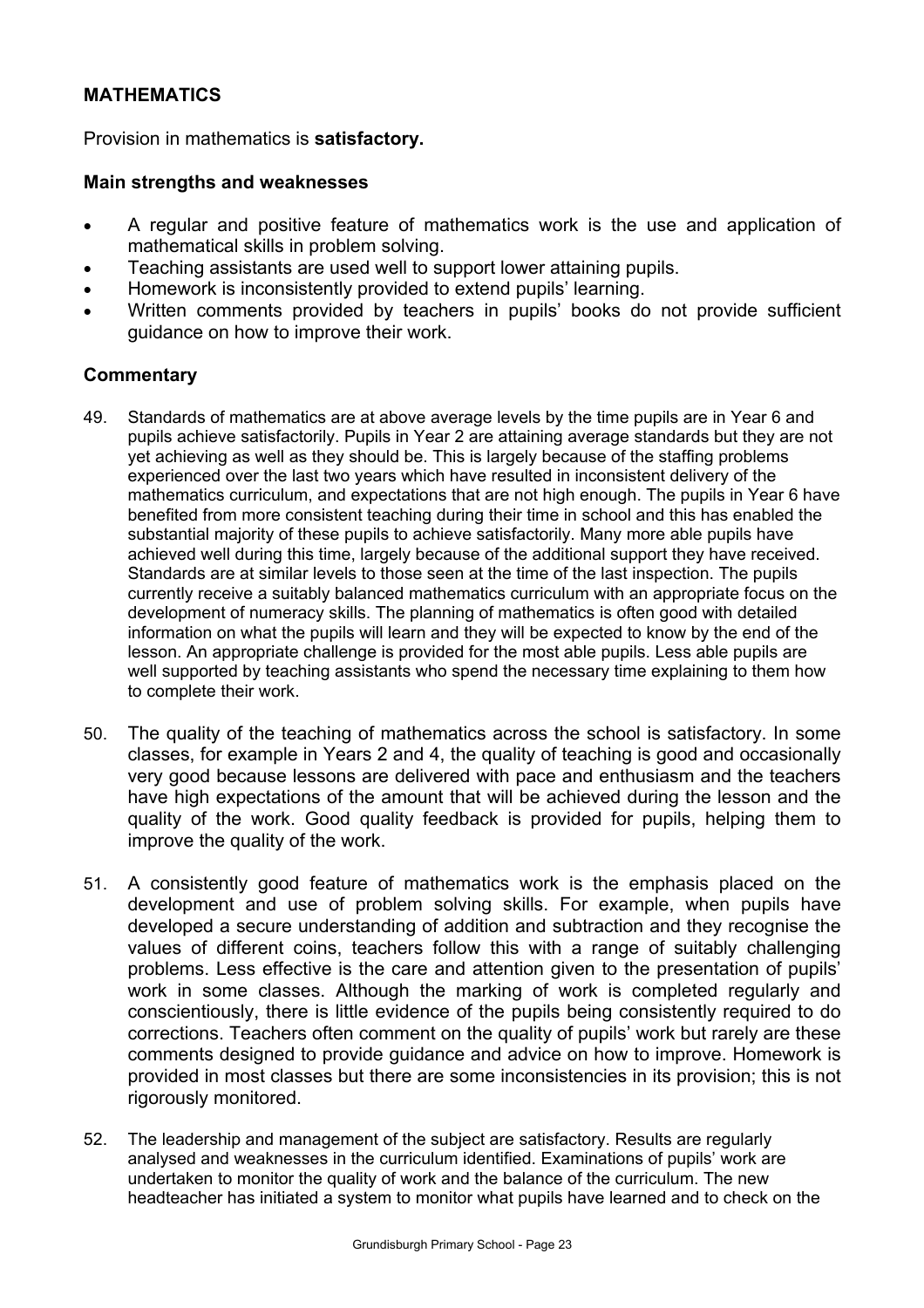progress they are making. This is helping the school to identify areas for improvement and contributing to the improved standards, especially in Year 2.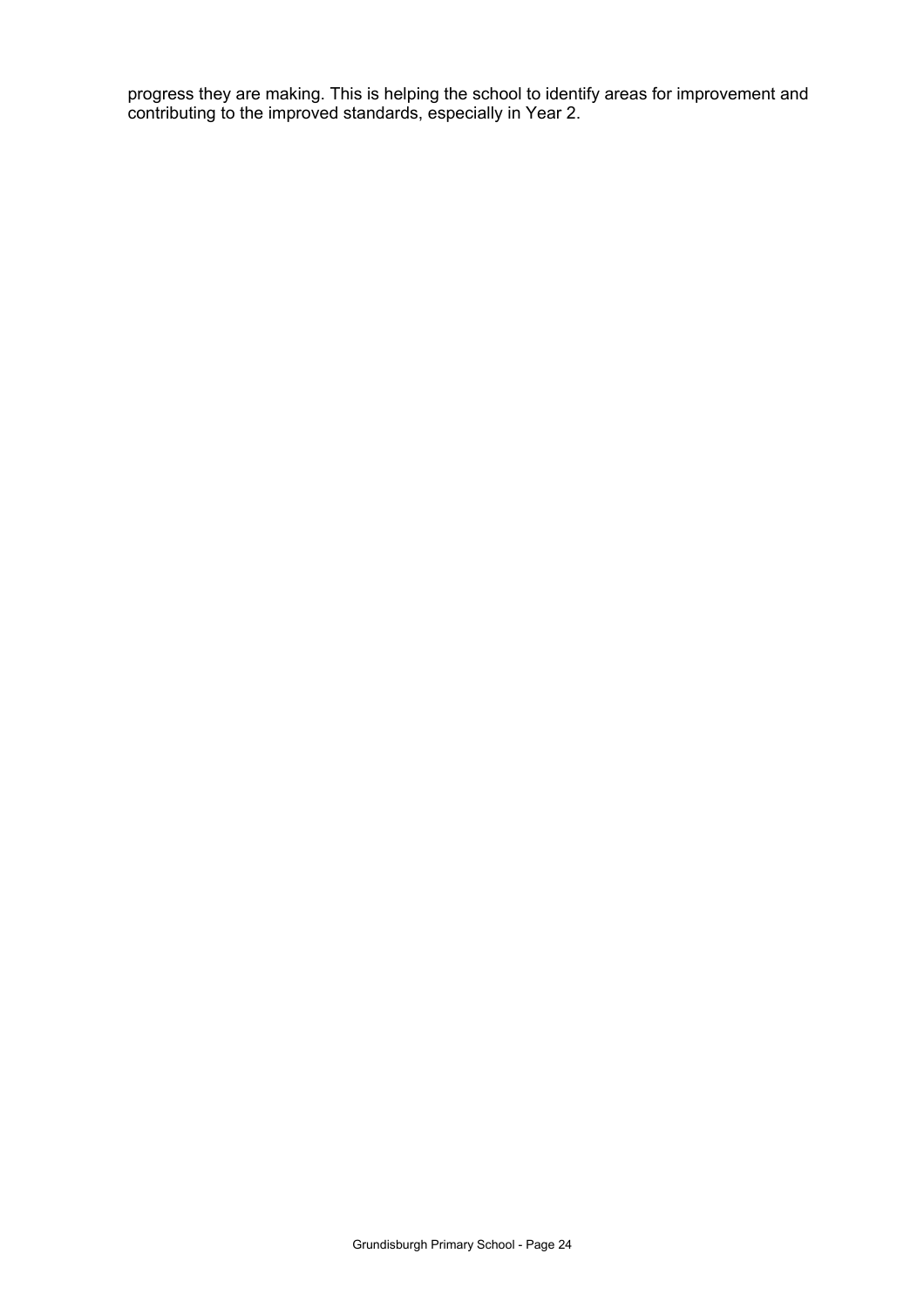### **Mathematics across the curriculum**

53. Satisfactory links are made between mathematics and other subjects. Measuring skills are developed appropriately in design and technology when pupils construct jack-in-a-boxes. Timelines are used in historical studies to ensure that pupils understand the passage of time. In science, pupils understand and use negative numbers when investigating temperature and use co-ordinates when locating places in geography. Some use is made of information and communication technology to draw graphs using data pupils have collected.

### **SCIENCE**

Provision in science is **satisfactory.**

#### **Main strengths and weaknesses**

- Current standards are above average by the time pupils reach Year 6.
- Pupils are taught how to investigate and enquire through practical experiences.
- Standards of presentation are not always good enough.

- 54. Standards in Year 2 are average and the pupils' achievement is satisfactory. Current standards in Year 6 are above average and many are likely to achieve the more difficult Level 5. Achievement in science in Year 6 is satisfactory. However, standards are lower than those reported at the time of the last inspection. When involved in discussions, most pupils are able to demonstrate a good understanding of the investigational aspects of science. However, an examination of the recording of this work shows that insufficient emphasis is placed on the quality of recording and this is unsatisfactory. Pupils with special educational needs make similar progress to their classmates, especially when supported by teaching assistants.
- 55. Much of the work of pupils in Year 2 involves observation and investigation. Pupils examine plants and complete investigations into the conditions required for maximum growth and condition. They conclude that the quality of soil and the provision of light and water are vital factors; results of their observations are recorded in their own words making appropriate use of their writing skills. Their work is often illustrated but insufficient attention is paid to the quality of the artwork. By Year 6, pupils show a greater understanding of the investigative process, are able to predict and carry out a fair test. Some pupils are able to draw sensible conclusions based on the results of their investigations. The use of scientific vocabulary is good and pupils are comfortable in the use of words such as evaporate, filtration and saturated solution and use them accurately. Most pupils are able to plan an investigation, for example, in work on how materials change they understand reversible and irreversible changes. While most higher and average attaining pupils complete their work, many lower attaining pupils do not and therefore have a limited record of what they have done.
- 56. The quality of teaching is satisfactory overall. Several of the lessons seen were of good quality because they were well planned, the activities provided built well on what pupils had previously learned and good use was made of the teaching assistants who help lower attaining pupils and give them good support. Work is regularly marked and although comments are written in pupils' books, these are mostly of praise rather than designed to improve the standard of the work.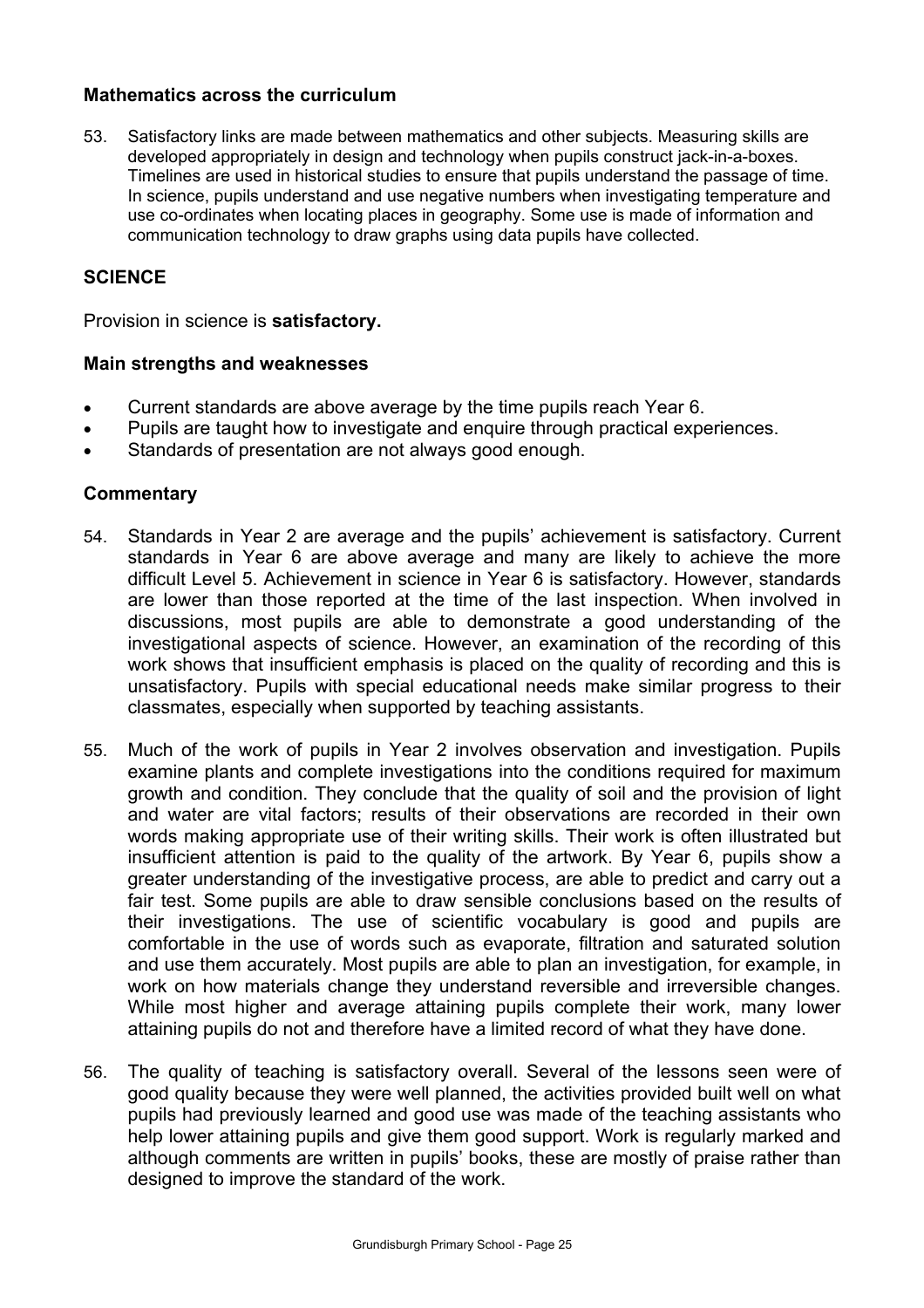- 57. Pupils enjoy the practical aspects of science. Regular use is made of mathematical skills, for example, in a lesson in Year 5 where pupils learning about changes in daylight hours completed calculations on sunrise and sunset and created a line graph. In this lesson good use was made of information and communication technology but there is little evidence that computers are used extensively to aid learning in science.
- 58. The subject is led and managed satisfactorily. The co-ordinator is knowledgeable and has the help and support of several colleagues who have scientific qualifications. Systems to check on the quality of teachers' planning and of their teaching have improved. The co-ordinator has identified the need to track pupils' progress more closely and to improve the quality and standards of pupils' work as priorities. This is reflected in the school improvement plan.

### **INFORMATION AND COMMUNICATION TECHNOLOGY**

Provision in information and communication technology is **satisfactory.**

### **Main strengths and weaknesses**

- Resources have improved considerably since the last inspection and this has helped to raise standards.
- Subject leadership and management are good and there is a vision for the continuing development of the subject.
- Pupils' skills are tracked and recorded innovatively.

- 59. There was insufficient opportunity to make a judgement on the standards attained by infant pupils. However, the standards attained by the time pupils reach Year 6 are above average. These have improved since the last inspection. Pupils have considerable confidence in operating computers and are able to follow the teachers' instructions rapidly and accurately. They access the internet, carry out searches for information, import text and pictures and produce good quality Power Point presentations on a range of topics. There are regular, timetabled opportunities for pupils to use the recently up-dated computer suite and further supervised use is made during lesson times to complete work or to find further information. The school has in place appropriate checks on the material available to pupils.
- 60. The quality of teaching is satisfactory. Teachers have appropriate levels of knowledge to be able to deliver the curriculum and appropriate attention is paid to the coverage of the curriculum. Teachers' planning shows that all the areas of learning are taught over time, including control technology. The number of computers available enables all pupils to have good regular access to increase their skills. Pupils show good levels of skill and confidence when using information and communication technology.
- 61. The leadership of the subject is good. An action plan for the further development of the subject has been created and issues and areas for improvement accurately identified. Resources have been improved in all subject areas, including physical education where, in the future, the quality of pupils' work can be recorded and techniques improved. The quality of teaching has been monitored and, because of the co-ordinator's extensive knowledge, advice and guidance given on areas for improvement. Information and communication technology are increasingly being used in lessons. This was seen to good effect in Year 5 in a science lesson when the teacher used an interactive whiteboard well to focus pupils' attention on data about sunrise and sunset.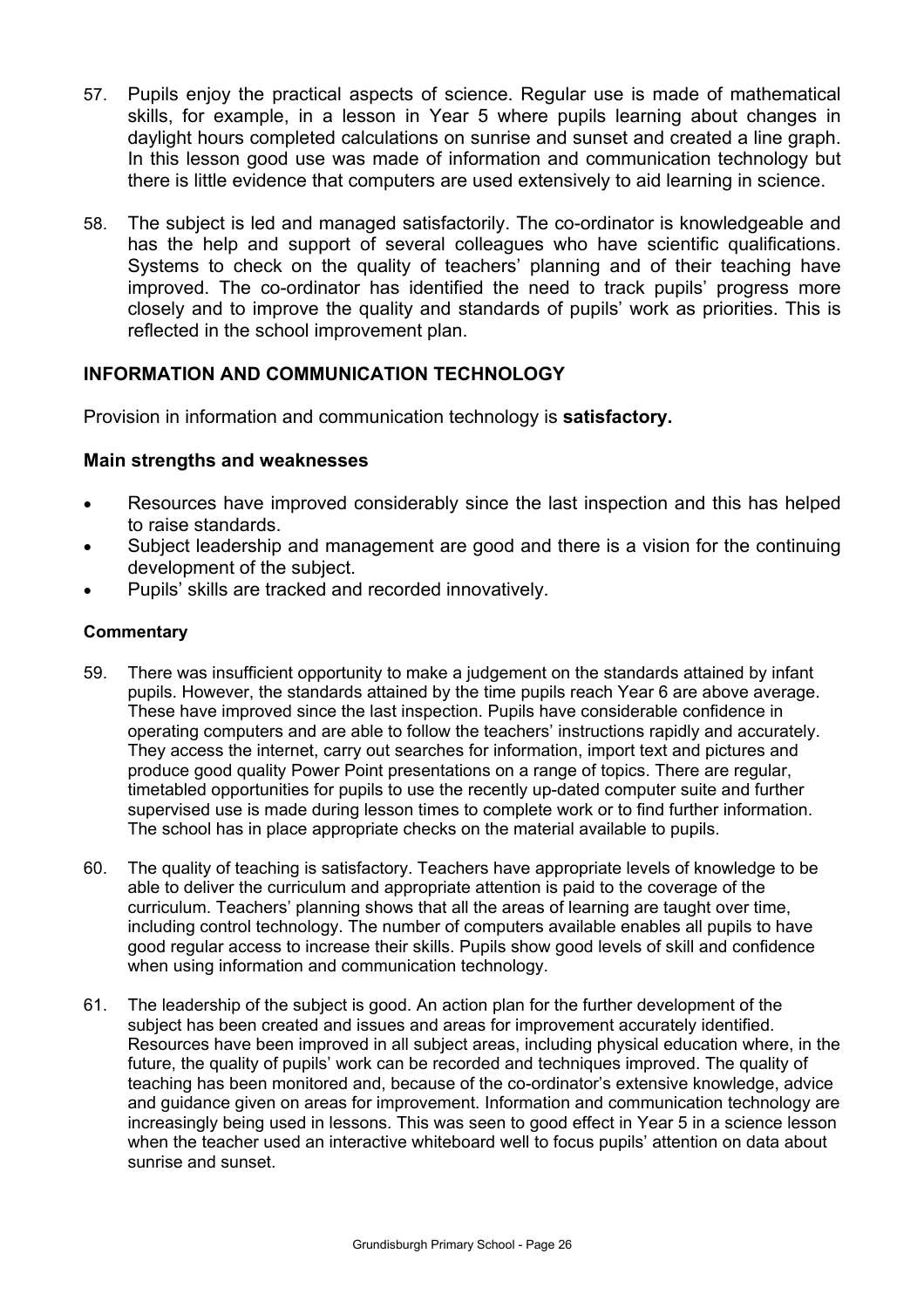62. Useful systems to illustrate and record pupils' progress in information and communication technology have been developed. Progress is measured against the nationally expected levels and recorded electronically with the teacher indicating whether the pupil has made the appropriate progress and if they have the appropriate level of understanding. A coloured display quickly identifies those pupils who are in need of further support and those who are making good progress.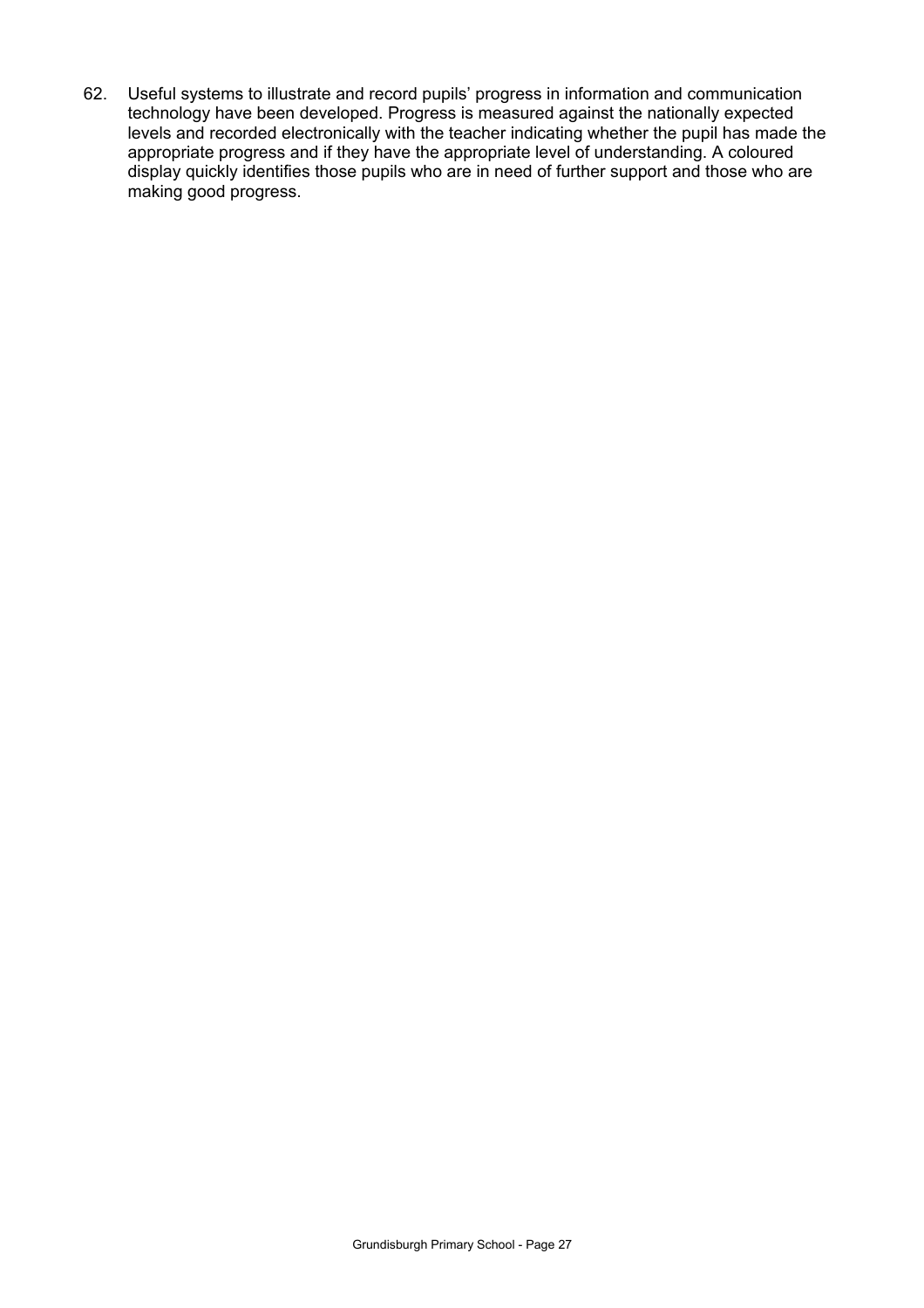### **Information and communication technology across the curriculum**

63. Information and communication technology is used satisfactorily across the curriculum but more could be achieved if all teachers planned specifically how they intended to use computers to promote learning in other subjects. Examples of the use are beginning to appear in pupils' work in other subjects but, as yet, this is not extensive.

### **HUMANITIES**

- 64. History and geography were not focuses of the inspection. Inspection evidence indicates that pupils are covering the topics identified in each unit of work to a generally **satisfactory** level.
- 65. Evidence from work in books and from talking to pupils about the subjects suggests that history and particularly geography do not have a high profile in the curriculum plan and standards are average. Basic teaching resources, for example world and UK maps and historical time-lines, are not in evidence in every class. Pupils, therefore, do not use such resources to find out where a particular locality is whenever they encounter one in other subjects. Nor do they place events in a historical time-line, which would help them come to understand the important concept of chronology in historical studies. In talking to Year 6 pupils, however, it was evident that the annual trip to France and the detailed planning and preparation involved bring good insights into the historical and geographical background they need to know. Such work appears to have brought these subjects to life, however temporarily, and suggests that more geography field-work and historical investigation would provide greater inspiration. Teachers' expectation for pupils to transfer writing skills learnt in literacy lessons to the range of writing tasks in history and geography is not as high as it might be. Much follow-up work is introduced through worksheets, which does not require the practise of literary skills associated with subject-specific writing tasks.

### **Religious Education**

Provision in religious education is **satisfactory.**

#### **Main strengths and weaknesses**

• Pupils have insufficient opportunities to develop their knowledge and understanding of other world religions.

- 66. From work observed in pupils' books, attainment is in line with the requirements of the locally agreed syllabus, with pupils given opportunities to answer key questions which are at the centre of each unit of work. Pupils are helped to draw on their own personal experiences to help them understand new concepts introduced through their religious studies.
- 67. Younger pupils learn about important relationships within the family and their social and personal responsibilities, and reflect on these as they consider the implications of being a member of a particular faith group. Older pupils consider the importance of symbols which indicate a deeper meaning, moving from readily understandable road safety signs to more spiritually significant symbols of faith.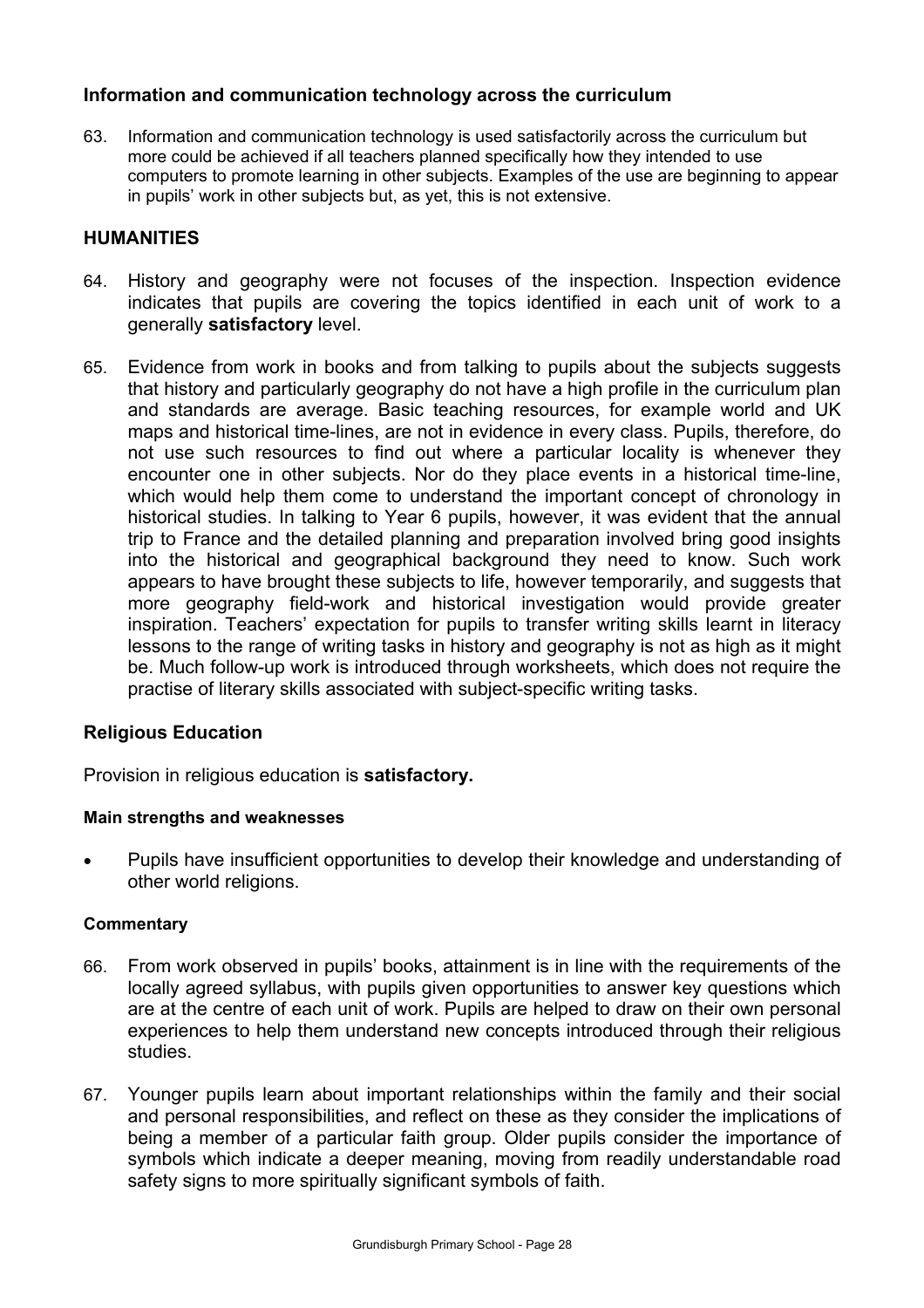- 68. Work in books indicates that the quality of teaching is broadly satisfactory. Assessments at the end of a unit of work raise significant questions to check that pupils understand the important concepts covered. For example, pupils were asked whether Jewish people believe that God kept his promise to Abraham and whether the description of Christ as the *Good Shepherd* helped them understand the special relationship He had with His followers.
- 69. An examination of completed work from most classes shows that pupils follow the units of work which are compatible with the agreed syllabus framework for each year group. Some of this work is completed at a rather superficial level and it does not always indicate a steady and consistent development of knowledge and understanding. None of the pupils had visited places of worship nor spoken to faith leaders when studying Judaism and Islam.
- 70. The co-ordinator checks that appropriate units of study are taught in each year group and that there are appropriate resources to help pupils understand new ideas. Teachers are expected to assess pupils' achievement at the end of each unit of work and use this record to report to parents. The co-ordinator intends to give the subject a higher focus in the curriculum in response to parents' requests and to help pupils understand the implications of being citizens in a multi-faith community

### **CREATIVE, AESTHETIC, PRACTICAL AND PHYSICAL SUBJECTS**

- 71. **Art and design**, **design and technology,** and **physical education** were not a focus of the inspection. Because of inspection constraints, it was not possible to obtain sufficient evidence to reach a secure judgement on the quality of provision or the standards of teaching in these subjects.
- 72. In **art and design**, the pupils experience a wide range of art media including paint, pastels and crayon. The skills of drawing and painting are developed satisfactorily over time but are not always taught consistently in each class. However, many pupils' work shows clear signs of maturity by Year 6 with an emphasis on observation and working in the style of famous artists. Work using collage techniques and printing are well developed. Paintings are colourful following the example of artists such as *Mondrian*, *Klimpt* and *Hunderwasser*. Discussions with pupils illustrate their understanding of the work of *Monet* and *Picasso* and they use natural objects to create work in the style of *Andy Goldsworthy*. In several classes the range and quality of work are very varied because the level of expectation is not consistently high. By Year 6, pupils have had experience of using clay and other materials to create threedimensional models. Art is used in other areas of the curriculum to illustrate pupils' work but the skills learned during art and design lessons are not always used well in this work and standards are low.
- 73. Pupils are familiar with the design process and are able to describe accurately the stages they undertake as they plan their work in **design and technology**. They evaluate the planning process and appropriate attention is paid to the finish of the models. Wheeled vehicles are carefully constructed. They are tested using the pupils' understanding of fair testing transferred from science. Sometimes the models are powered using small electric motors, again using skills learned in science. Pupils use their cutting and joining skills in the investigation of packaging. Measuring skills are used well and boxes are constructed accurately. In a good challenge, pupils constructed bridges made of paper and sticking tape and tested these to destruction. This helps them to understand the use of triangular shapes to make a strong structure.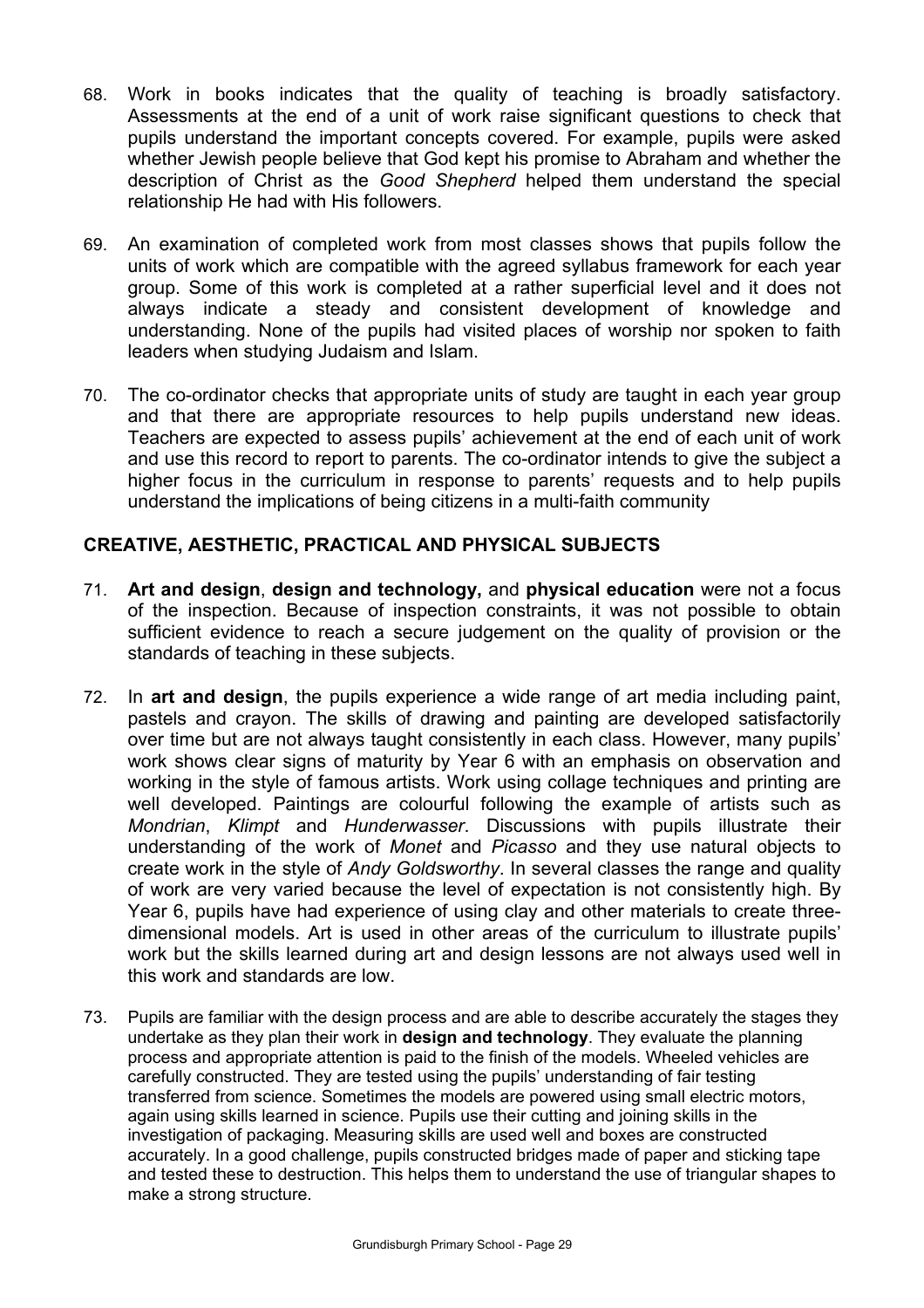- 74. Discussions with pupils confirm that all the varying elements of the **physical education** curriculum are covered over the pupils' time in the school. Sports skills are appropriately taught through demonstration and practice in games sessions, for example, in hockey and football. Pupils are taught to swim during regular sessions throughout the year and almost all swim by the time they leave the school. Dance is taught but this is mostly in the younger classes. Outdoor adventurous activities form a good part of the pupils' visit to France where many pupils experience activities such as climbing, canoeing, archery and fencing for the first time. A small range of sporting activities is available for pupils to experience as after-school activities. Many of these sessions are well attended. There are opportunities for both girls and boys to join in with football and netball. Pupils report that there are a limited number of opportunities to compete against other schools.
- 75. **Music** was not a specific focus in this inspection and only two full lessons were observed. Observations were also made in extra-curricular musical activities, for example choir, orchestra, band and singing assemblies. Music plays a very important part in the curriculum of the school, and pupils achieve well.
- 76. Standards in **music** are above average. A significant percentage of pupils receive musical tuition from the local peripatetic teaching service. They are able to develop their skills further through lessons and a broad range of musical activities provided outside the general timetable. Pupils sing confidently with good expression and demonstrate good control of pitch, duration, and tempo. Teaching is generally of a good standard with imaginative use of resources. For example, pupils came to understand that different instruments have different pitches by playing a range of recorders. They sang familiar songs and compared the sound achieved when two groups of pupils sang the same song at different pitches. Younger pupils know what is meant by a steady beat and how to control it. They know what is meant by rhythm, and how it differs from beat, and in small groups they were able to set up a spontaneous rhythm to accompany the recital of a poem.
- 77. Attitudes in group sessions are not always as good as they might be, particularly with older pupils. The members of staff do not always insist on high enough standards of behaviour and some pupils are allowed to make little contribution to the singing or music-making and, on occasion, they do not try to improve their performance in wholeschool singing through attending to the teacher's feedback. In singing assemblies, Year 6 pupils are not encouraged to be models for younger pupils and often appear disinterested in the work.
- 78. The teaching seen was generally good because of several teachers' musical training and background. Where teachers have limited musical knowledge they are well supported by a commercially produced scheme of work designed for non-specialists and the support of more experienced colleagues.
- 79. The school benefits from an enthusiastic and talented music co-ordinator. He has influenced the quality and range of the music in the school. The school is now working to ensure that pupils' musical attainments are appropriately assessed. From such a record staff will be able to report to parents on their child's achievement at the end of each year. The music policy has not been revised since 2000 and it does not reflect current provision.

### **PERSONAL, SOCIAL AND HEALTH EDUCATION AND CITIZENSHIP**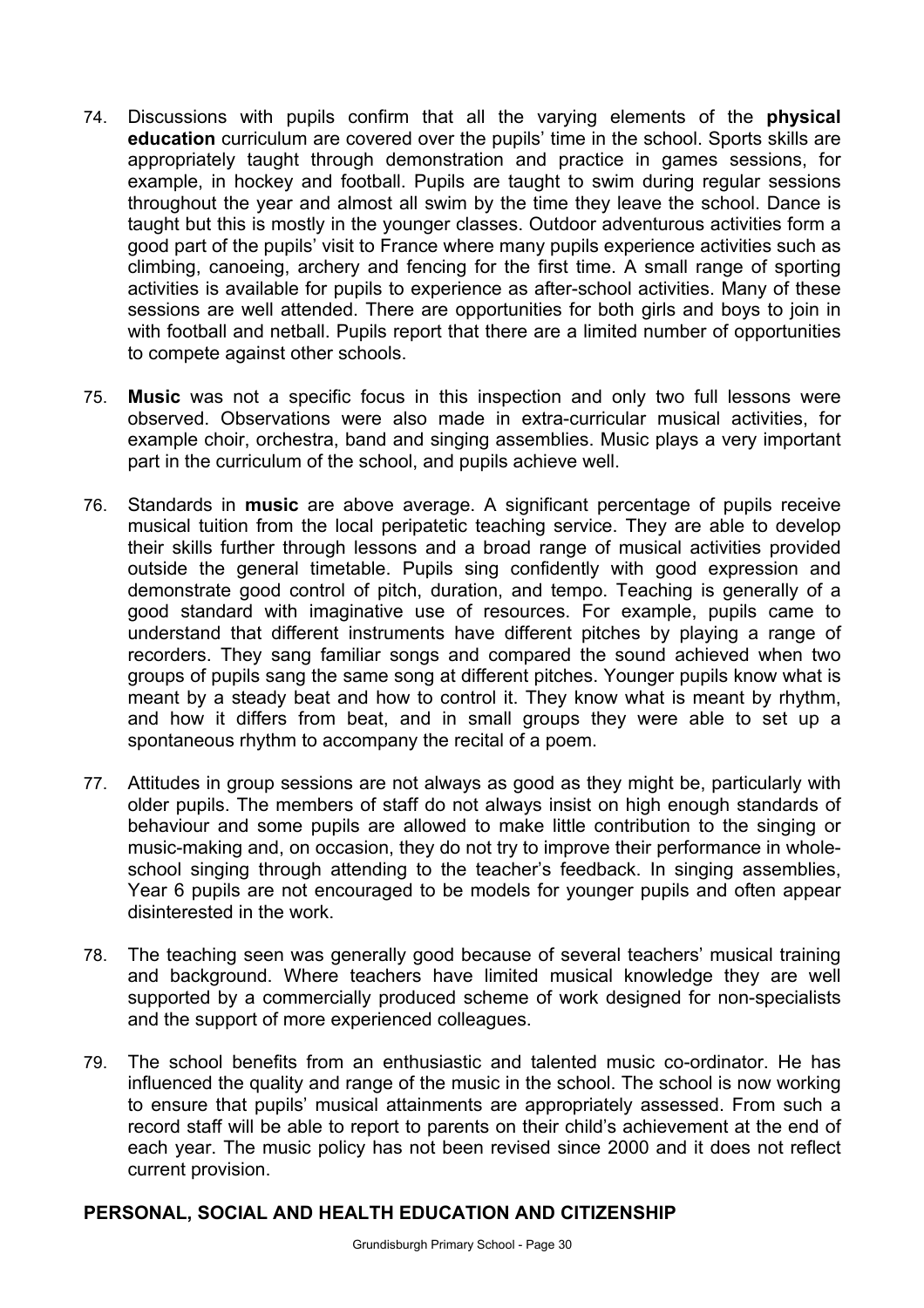Provision in pupils' personal, social and health education is **satisfactory.** 

#### **Main strengths and weaknesses**

- Pupils are encouraged to take on responsibilities through membership of the school council and as guardian angels.
- Drug awareness education and sex education feature in the school's personal, social and health education programme.
- There are good links with other schools through the joint residential visit to France and with the local community.

#### **Commentary**

80. The school provides good opportunities for pupils to extend their learning and social skills through their involvement in musical activities. Opportunities to develop these skills in other subjects are more limited. Social skills are also developed well through pupils' involvement in the school council which encourages pupils to extend their debating skills and provides an insight into democratic principles as well as extending their social and personal development. The visit to France undertaken annually by the school provides a very good opportunity to develop social and personal skills through mixing with pupils from other local primary schools. Friendships made on this visit are often carried forward into secondary education. Links with the local community are good with older pupils raising funds for charities and entertaining older members of the village community to lunch. Pupils learn to take care of themselves, and how to lead healthy lives, through the school's involvement in the healthy schools project. Sensible policies are in place to develop pupils' awareness of the evils of drug misuse and sex education is part of the science programme.